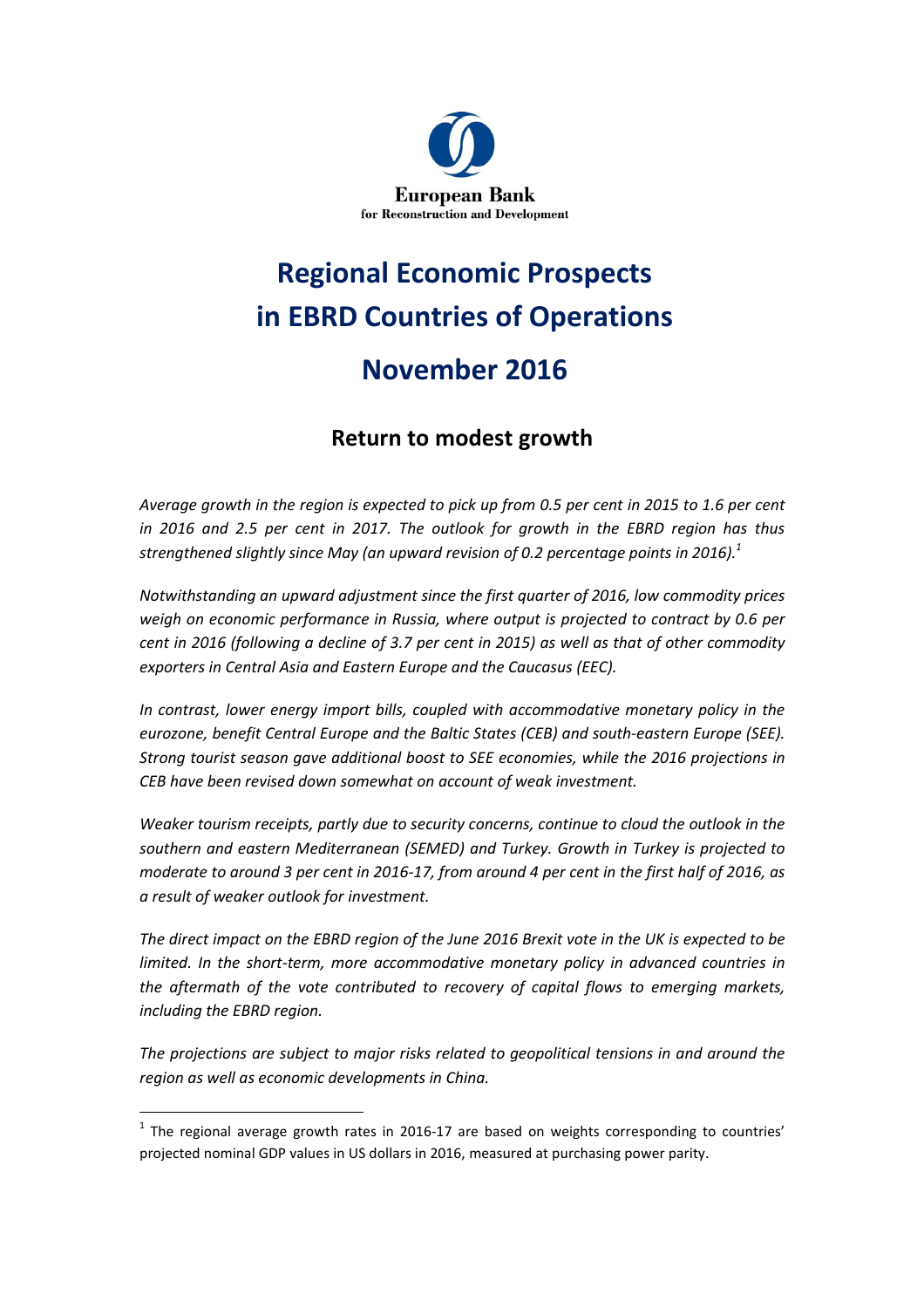## Broad trends

Since May 2016, the outlook for the region has improved at the margin, reflecting a number of global and regional trends:

- A modest recovery of oil prices from the lows seen in the first quarter of 2016 contributed to a stronger outlook in Russia and parts of Central Asia and EEC
- Capital flows into emerging markets have partially recovered in the aftermath of the UK referendum on EU membership
- On the other hand, weakness of global trade has persisted and the recovery in advanced economies has remained slow
- Geopolitical risks, both external and domestic, have remained elevated, with the situation in the Middle East and Eastern Ukraine being volatile

The slight improvement in the outlook is also consistent with EBRD's new economic model providing flash estimates (nowcasts) of economic growth in the region (see Box 1 for a discussion of the nowcast for the third quarter of 2016).

## Global economic environment

The oil price has recovered further, from US\$ 43 per barrel of Brent at the time of our previous forecast to US\$ 52 per barrel as of mid-October 2016. This modest upward correction reflects expectations of a continued decline in oil production in the United States, where producers need prices of around US\$ 60-65 per barrel to maintain sufficient profitability and justify investment costs, as well as the apparent willingness of Saudi Arabia to participate in a coordinated oil production freeze or production cuts.

The outlook for global growth remains relatively weak. Productivity in the advanced markets has been declining since the mid-2000s (Chart 1). Coupled with aging populations, this points towards lower medium-term growth. Growth of global trade has remained weak, below global GDP growth, to a large extent reflecting subdued investment activity in advanced economies and many emerging markets as well as a lower share of spending on machinery and equipment within investment outlays.

Since the May forecast, the US Federal Reserve System (FRS) and the European Central Bank (ECB) have left their funding rates unchanged. Markets expect the Fed to raise the interest rate in late 2016 and adopt a slow approach to monetary tightening in the view of the perceived weakness of the global recovery. The ECB has also maintained an accommodative stance. Monthly purchases of assets have been scaled up to €80 billion and now also cover selected corporate bonds.

The volatility in the European and global financial markets increased temporarily following the referendum held in the UK on 23 June 2016, where 52 per cent of voters backed leaving the European Union ("Brexit"). By mid-October, the British pound has weakened to the lowest level in decades, on a trade-weighted basis. The terms and timing of UK's departure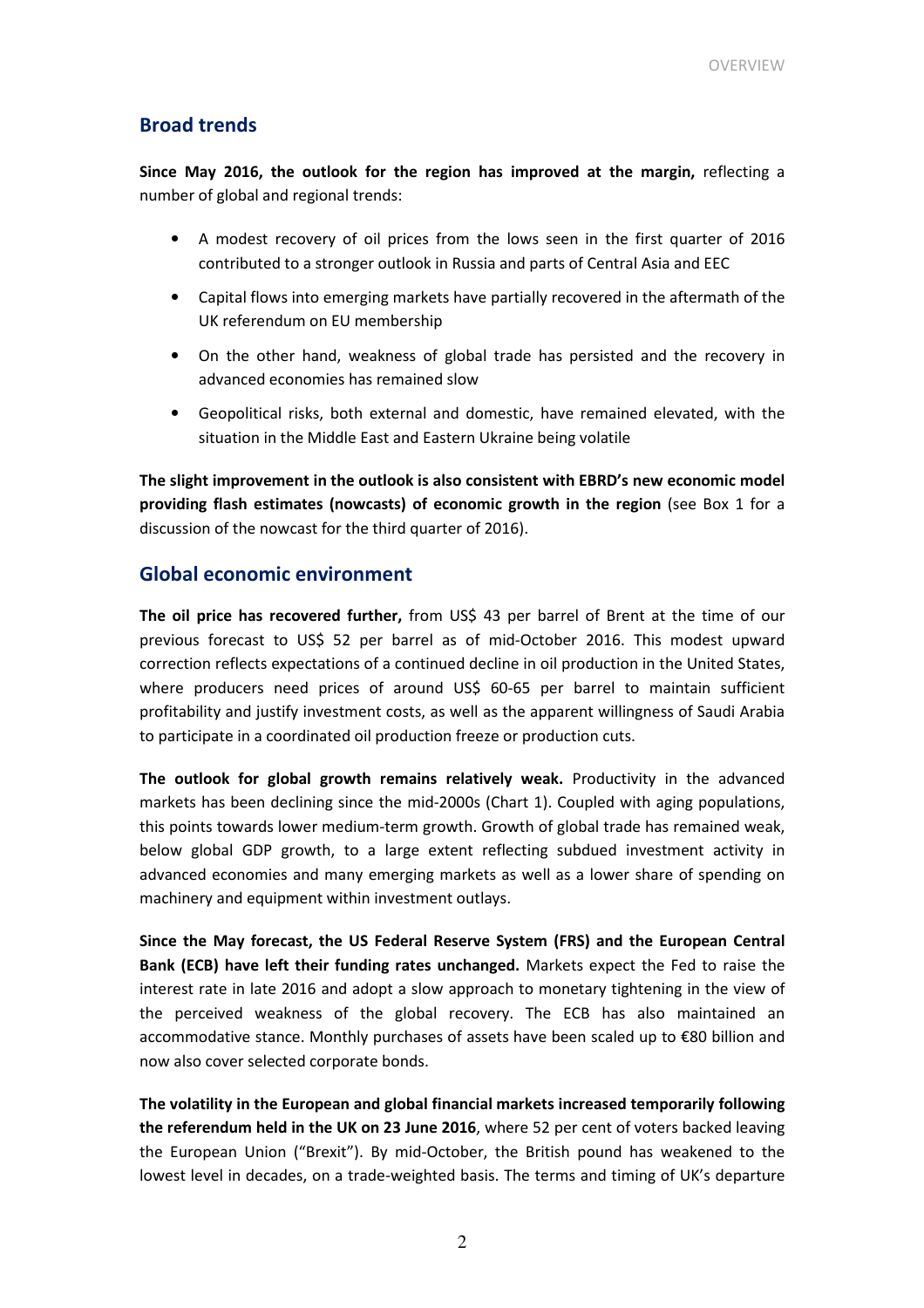from the EU are uncertain and will be subject to complex negotiations. In the short term, the vote has had a temporary positive impact on capital flows to emerging markets, as discussed below.

The medium-term impact of a potential slowdown in the United Kingdom on the EBRD region may materialize predominantly through indirect channels, such as lower growth in the eurozone, based on the analysis in the forthcoming Transition Report 2016-17 employing a global vector auto-regression model (Chart 2; see also box 2 for a discussion of the longerterm impact in various scenarios). The direct impact on the EBRD region is likely to be limited as the weight of the UK in countries' trade, investment and remittances flows is relatively modest.

Significant numbers of nationals of new EU member states currently reside in the UK (up to 4 per cent of the total population of countries of origin in the case of Lithuania and Latvia). Some of these migrants may relocate back home or elsewhere in the EU in the medium term, depending on the nature and timing of UK's exit from the union.

A greater impact on the region's economic performance may materialise through the potential adverse impact of UK's exit on other EU economies, which in turn may depend on the impact of the UK referendum on domestic politics and the reform momentum in individual member states. In the longer term, a lower EU budget following the UK's departure may result in reductions in the EU structural funds available to the new EU member states, and in pre-accession funds to candidate and potential candidate countries.

Geopolitical tensions, terrorism and the refugee crisis continue to have a considerable impact on the economies of the region, including through their impact on tourist arrivals. Egypt, Tunisia and Turkey have seen considerable drops in tourism revenues while Croatia, Montenegro, Cyprus and, more recently, Greece have benefitted from tourists looking for alternative options for the summer season.

## Recent growth performance in the region

The differences in economic outlook in the East and the West of the region, which have been apparent for the last two years, are persisting. Russia and other commodity exporters were negatively affected by a further drop in the price of oil in the first half of 2016 while the increase in the price of oil since the first quarter of 2016 has been a positive development for these economies. Most other countries in Central Asia and EEC have been negatively impacted by the continued recession in Russia, an important trading partner and a major source of remittances for these economies. Elsewhere, economies continue to benefit from low commodity prices and accommodative monetary policy in the eurozone. At the same time, security concerns weigh heavily on the tourism industries of SEMED economies and Turkey.

On balance, growth in the region as a whole picked up from 0.5 per cent in 2015 (the lowest since 2009) to 1.5 per cent (year-on-year) in the first half of 2016, according to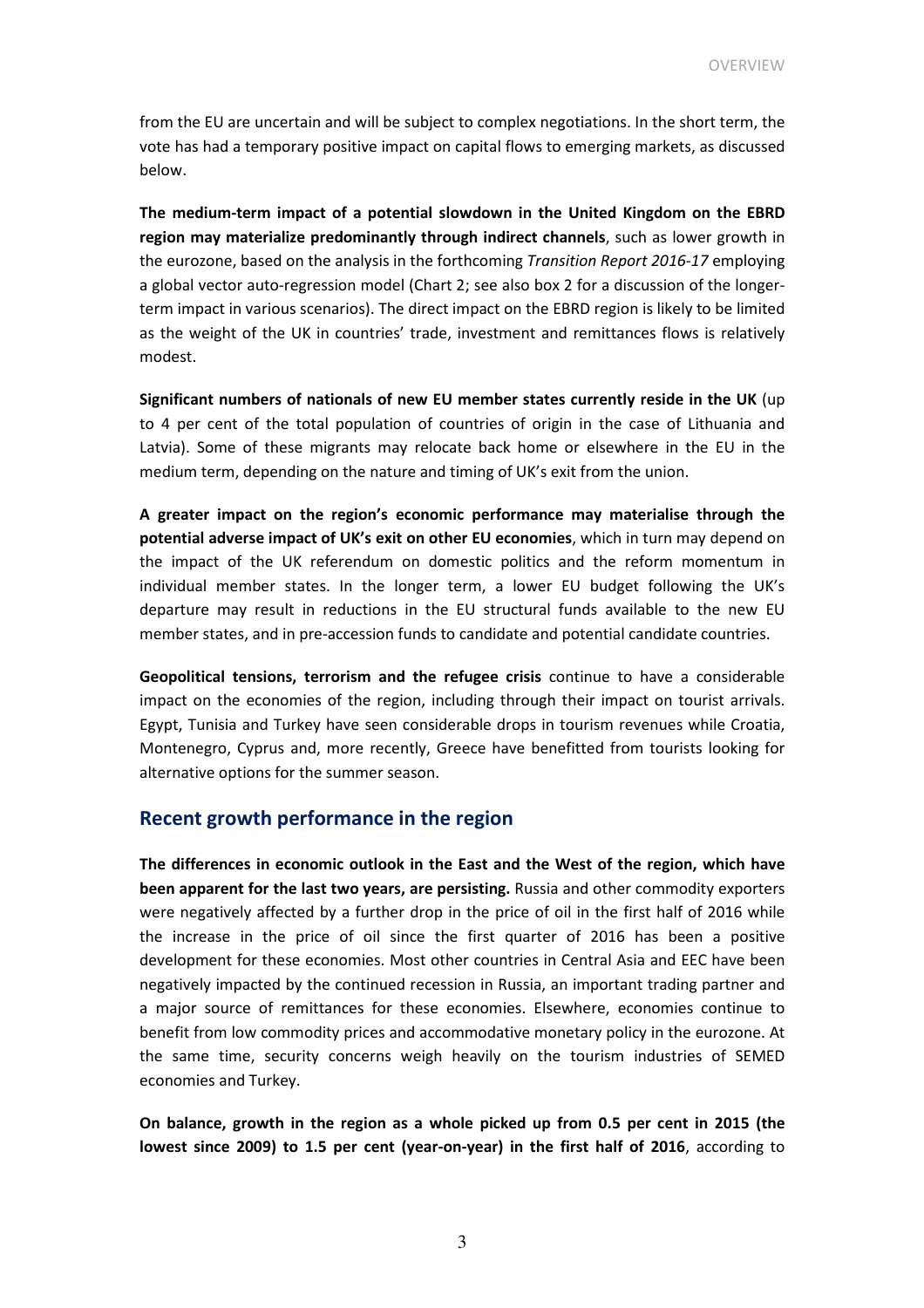preliminary data. This acceleration is broadly in line with the projections made in the May 2016 issue of the Regional Economic Prospects.

- Growth in CEB averaged around 2.6 per cent in the first half of 2016, below expectations and short of the 3.4 per cent growth in 2015. The slowdown primarily reflects weaker private investment and slower inflow of EU investment funds while consumption growth has remained robust.
- Growth across south-eastern Europe (SEE) averaged 2.9 per cent in the first half of 2016, maintaining the momentum gained in 2015. A notable exception is Greece where output contracted at a rate of 0.7 per cent in the first half of the year.
- Growth remained subdued throughout the EEC region, close to zero on average (in year-on-year terms) in the first six months of 2016. At the same time, Ukraine's economy has returned to growth in the first half of 2016 following a cumulative fall in output of around 16 per cent over the previous two years.
- Turkey's economy grew by 3.9 per cent in the first half of 2016, following a 4 per cent expansion in 2015. Domestic demand was pushed up by private consumption due to increased disposable income, on the back of a 30 per cent hike in minimum wage as of January 2016, and somewhat larger government spending. After a relatively stable first half of 2016, the volatility of the lira increased in the third quarter in the aftermath of the failed coup on 15 July, amidst the introduction of the State of Emergency and its extension, rating downgrades by S&P and Moody's, as well as elevated regional tensions.
- In Russia, recession appears to have bottomed out, although in year-on-year terms output continued contracting in the first half of the year (by 0.9 per cent) as inflation cut into real incomes and household demand weakened further. Corporate investments also continued falling.
- Growth in Central Asia slowed down further in the first half of 2016, reflecting the region's strong dependence on commodity exports and close economic ties with Russia. Non-performing loans have been rising in several countries while fiscal pressures have increased.
- Security concerns and poor rainfall weighed on the economies of the SEMED region. Nonetheless, Egypt's economy performed better than expected in the first three quarters of fiscal year 2016 (4.3 per cent growth) on the back of strong private consumption growth (5.5 per cent) and recovery in investment (5.6 per cent).

The regional updates section further discusses country-specific factors that have been shaping the economic outlook in individual countries.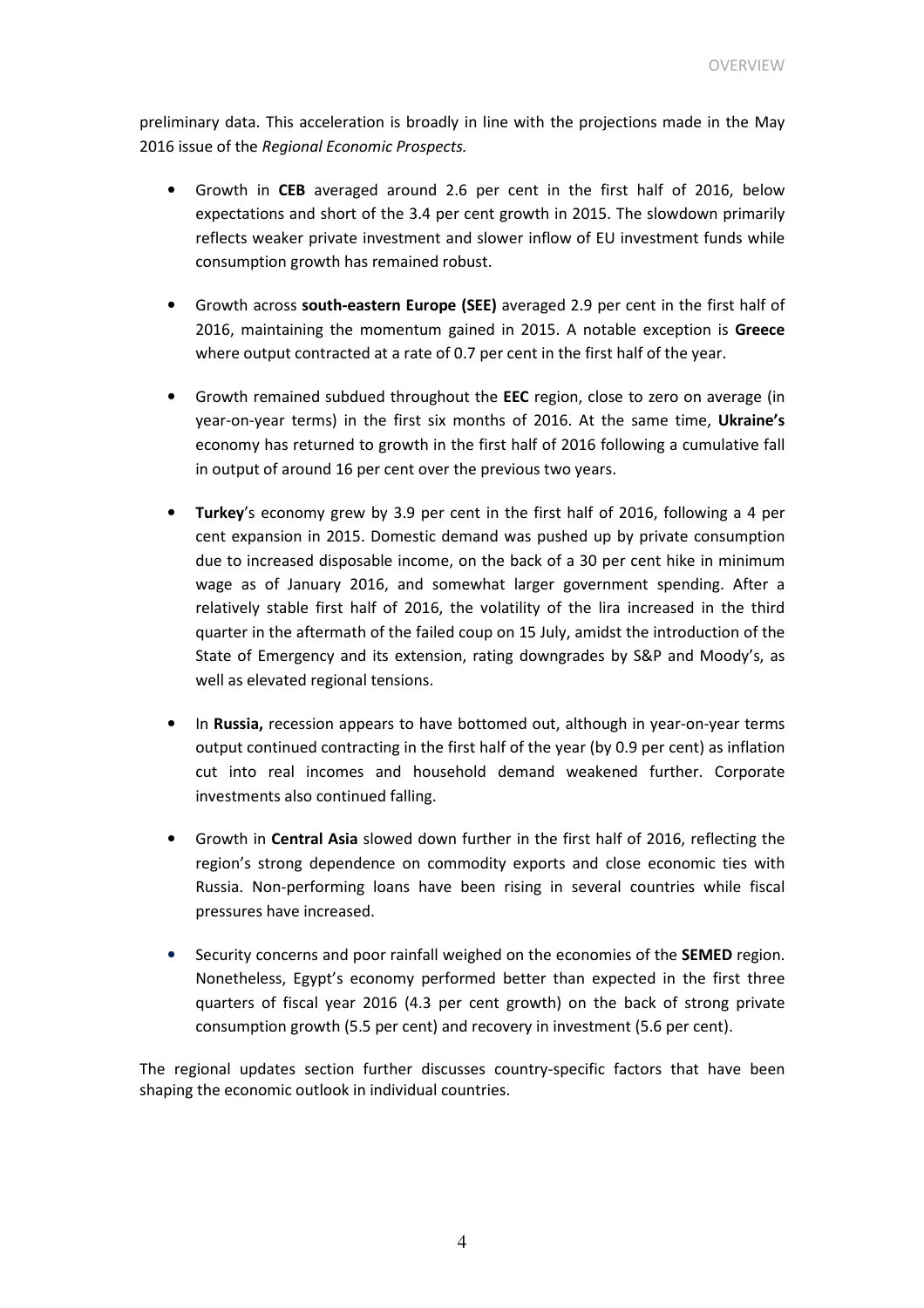## Capital flows

In the short term, emerging markets have come out as unlikely beneficiaries of the Brexit vote. In the aftermath of the UK's vote to leave the EU, investors reassessed the prospects of monetary tightening as major central banks indicated their readiness to keep low rates for longer while the Bank of England lowered its policy rate by 0.25 percentage points. As bond yields in advanced markets fell (turning negative in some cases), the search for yield led to higher inflows into emerging markets. As a result, capital inflows in 2016 are now expected to be higher than in 2015, albeit still considerably below the levels seen in 2010-14.

In CEB and SEE, balance of payments data indicate net capital inflows of around 1.4 per cent of GDP in the first half of 2016, compared with 0.1 per cent of GDP in 2015 (Chart 3). Net private capital outflows from Russia have moderated further as a significant portion of the external debt owed by banks and corporates had been repaid during earlier quarters.

Foreign direct investment has remained broadly stable, with some variation in terms of regional trends. It declined somewhat in central and south-eastern Europe and increased in the EEC region.

## **Remittances**

Remittances from Russia to Central Asia and the EEC have stabilised in local currency terms in the first half of 2016, albeit at lower levels compared with 2014. In US dollar terms remittances in the first half of 2016 were around half the level recorded during the same period of 2014 and they continued declining. These trends reflect a somewhat better economic outlook in Russia following a negative growth of -3.7 per cent in 2015 coupled with relative weakness of the rouble in the early months of 2016.

## Currency movements

The region's currencies have weakened slightly against the US dollar since April 2016, mirroring a moderate depreciation of the euro against the US dollar in the aftermath of the Brexit vote in June 2016 as well as broader trends in emerging markets. Mongolia's and Turkey's currencies weakened somewhat more in the aftermath of the general elections and attempted coup, respectively. In contrast, the Russian rouble has strengthened since April as oil prices have recovered from the lows seen at the start of 2016.

More broadly, currencies of major oil producers in the region continued to move in line with the oil price developments. This policy approach contrasts with that pursued by the Gulf Cooperation Council (GCC) member countries and some other major oil producers which maintained fixed or heavily managed exchange rate regimes while using fiscal policy (and running much higher budget deficits) to manage the economic adjustment to lower oil prices.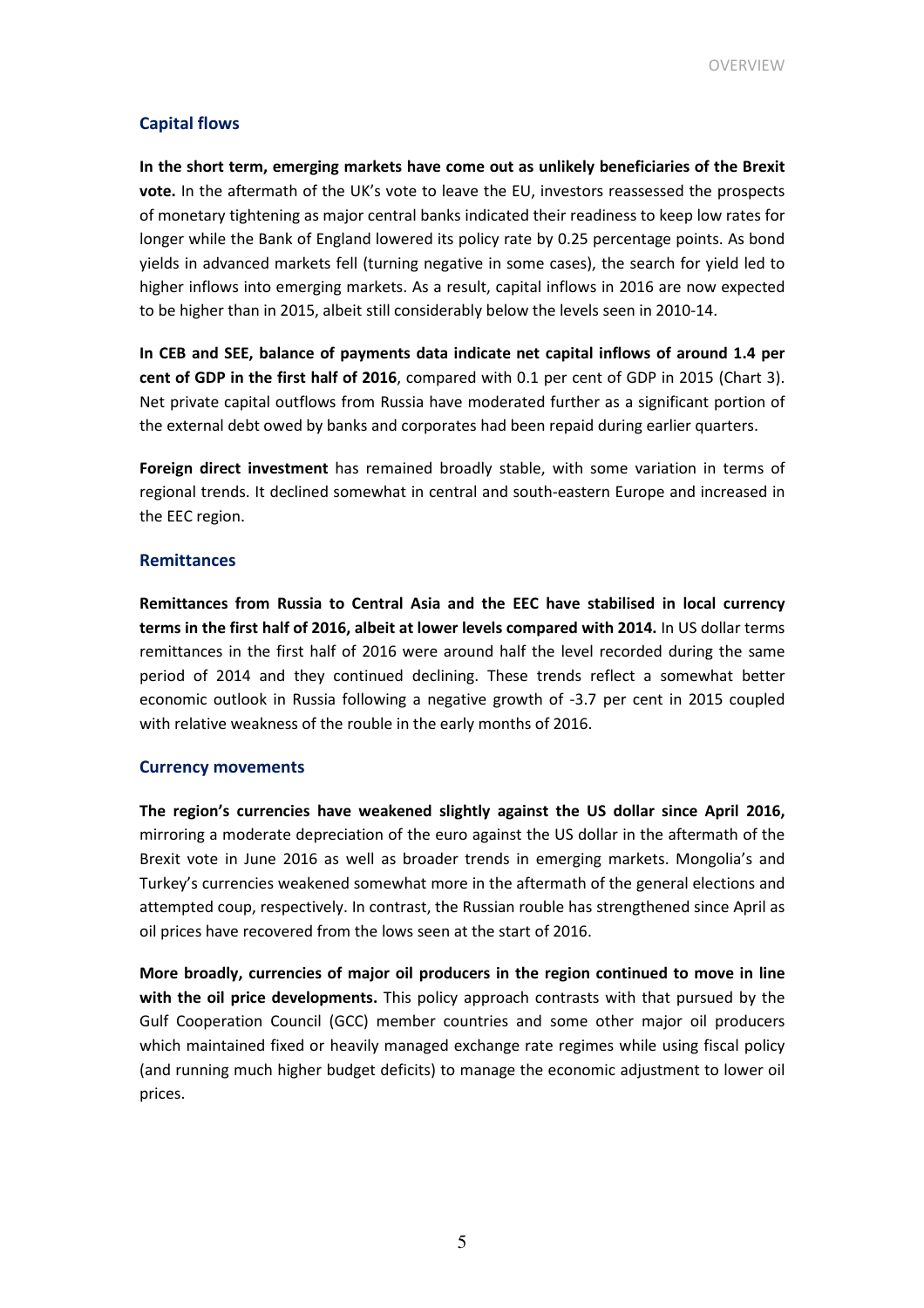## Credit conditions

Lending conditions eased slightly over the past six months, according to recent lender surveys. In line with broader trends in emerging markets, the IIF bank lending survey for Emerging Europe showed an improvement of overall conditions from 50.3 in the first quarter of 2016 to 51.9 in the third quarter of 2016 (on a 0 to 100 scale where values above 50 correspond to easing of lending conditions). Notwithstanding this easing, credit growth remained subdued in most countries in the CEB and SEE regions.

The levels of non-performing loans (NPLs) have been increasing in EEC and Central Asia, reflecting weaker economic outlook in these countries and, in some instances, weakness in governance of banks. In Tajikistan, for instance, the NPL ratio increased to 32 per cent at end-August 2016 compared with 16 per cent a year earlier; in Ukraine NPLs rose from 24 to 30 per cent of total loans between June 2015 and June 2016 while Belarus saw an increase in the NPL ratio from 6 to 13 per cent over the same period. NPL ratios remain high in many SEE countries, albeit declining. A recent EBRD study shows that persistently high ratios of NPLs are associated with substantial economic costs in terms of foregone growth, to the tune of more than 2 percentage points a year. $<sup>2</sup>$ </sup>

#### Inflation

By mid-2016, 23 countries in the region had adopted some form of inflation targeting (of which seven did so by virtue of joining the eurozone). Of the remaining countries in the region around half currently peg their currencies to the euro or the US dollar.

In all but four countries with some form of inflation targeting the rates of consumer price inflation were below target at end-September 2016, as demand pressures have been weak and economies adjusted to lower commodity prices. In most of these countries Central Banks lowered their policy rates over the past 12 months (Chart 4). In countries with inflation rates above the target Central Bank policies varied depending on local circumstances. In Turkey, the policy rate remained unchanged despite persistent abovetarget inflation (consumer prices rose at the rate of 7.3 per cent in 12 months to September 2016). In Russia, the Central Bank started loosening its policy stance as inflation has been coming down towards the indicative target of 4 per cent for 2017 (it stood at 6 per cent at end-September).

## **Outlook**

l.

The projections assume a continued but low upward movement of prices of oil and other commodities, gradual moves towards normalisation of monetary policy in the United States, accommodative policies in the Eurozone and a continued rebalancing of China's economy towards consumption and services-driven growth.

 $^{2}$  See Balgova, Maria, Michel Nies and Alexander Plekhanov (2016), "The economic impact of reducing non-performing loans", EBRD Working Paper 193.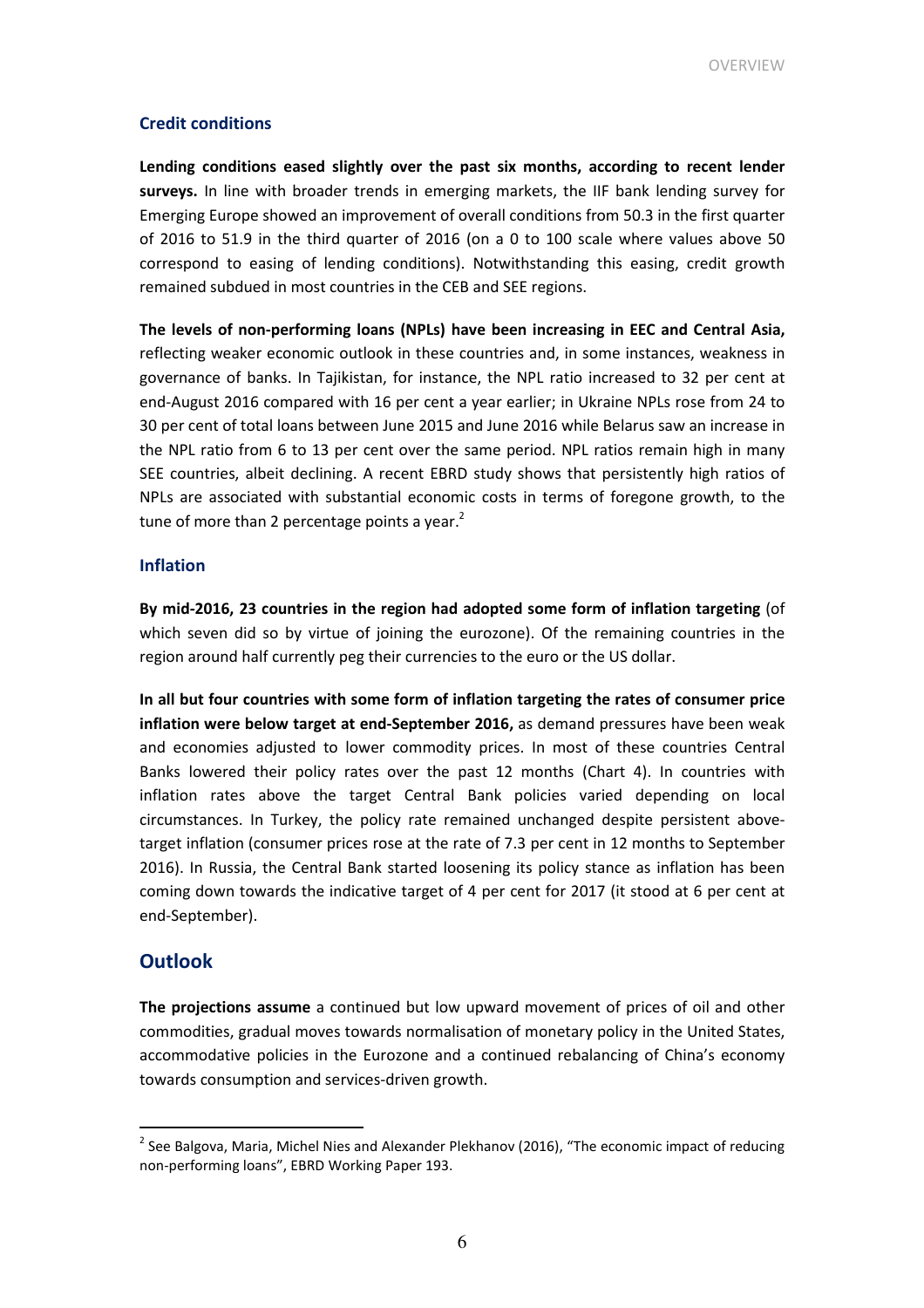In our baseline scenario, growth in the transition region is expected to increase from 0.5 per cent in 2015 to 1.6 per cent in 2016 (Table 1). This pick-up in growth reflects sustained momentum in south-eastern Europe, improved outlook in Russia where recession is coming to an end and a modest recovery in Ukraine.

The acceleration is slightly stronger than projected in May 2016 (an upward revision of 0.2 percentage points, Chart 5) on account of recovery in commodity prices, stronger capital flows and sustained import demand from China.

Growth is expected to pick up further in 2017, reaching 2.5 per cent (unchanged compared with the May 2016 projections). The expected acceleration in both 2016-17 is broad-based:

- Growth expectations for 2016 have been revised downward to 2.7 per cent in CEB region reflecting weaker outcome in the first half of the year. Growth is expected to accelerate slightly in 2017, to exceed 3 per cent.
- Growth in SEE is expected to reach to 2.8 per cent in 2016, helped by significantly improved prospects in Serbia and robust growth in Romania. The second half of the year is likely to see a return to positive growth in Greece, helped by another strong tourism season and a gradual upturn in business confidence. The region is expected to see a further broad-based acceleration in 2017, to 3 per cent on average.
- Growth in EEC region as a whole is expected to remain negative in 2016 reflecting headwinds from the recession in Russia, geopolitical tensions and, in the case of Azerbaijan, low oil prices. While Ukraine returns to growth, Azerbaijan and Belarus are projected to be in recession. All economies are expected to return to growth in 2017 as external environment improves.
- Growth in Turkey is projected to moderate to around 3 per cent in 2016 and 2017 on lower expected private investments owing to higher wage bill costs and the country credit rating downgrade as well as sustained weakness of the outlook for tourist arrivals.
- Russia's economy is expected to return to modest growth in late 2016 and 2017 after another year of recession in 2016, as oil prices gradually recover. In quarter-onquarter terms, recession is expected to end already towards the end of 2016.
- Growth in Central Asia, a region with close links to Russia and high dependence on commodities, is expected to decelerate further in 2016 before recovering in 2017, to reach 4 per cent (the level recorded in 2015). Mongolia's economy is expected to benefit from the implementation of the second phase of Oyu Tolgoi, a major copper mining project.
- Growth in the SEMED region is expected to moderate to 3.1 per cent in 2016 as lower agricultural output due to poor rainfall in Tunisia and Morocco compounds the weakness in the tourism sector. Growth is expected to recover to 4 per cent in 2017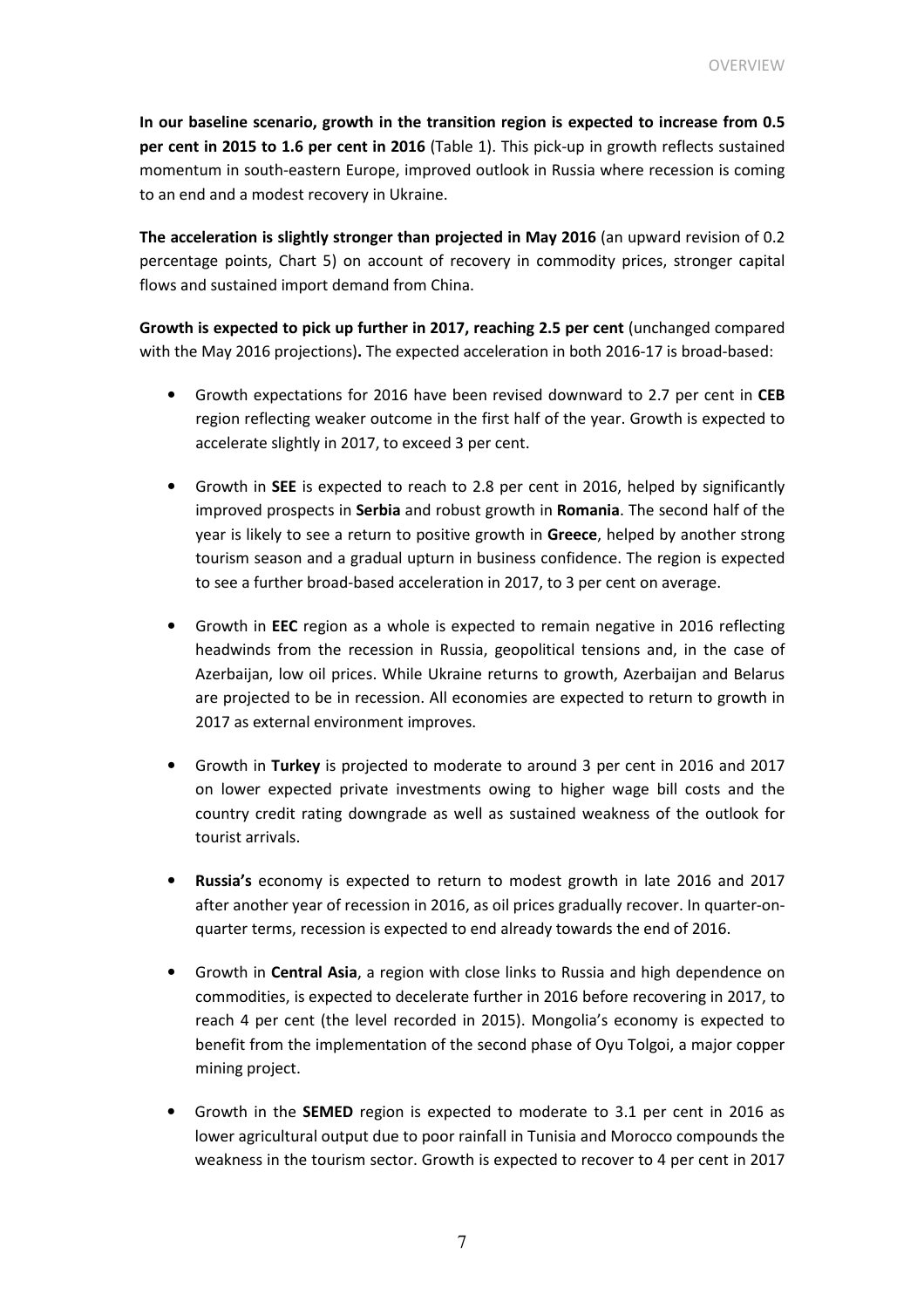as agricultural output normalizes and Egypt sees further improvements in competitiveness.

## Risks to the outlook

The outlook is subject to numerous risks.

Geopolitical tensions and security threats in and around the region continue rising. This may have further impact on the refugee flows, tourist arrivals as well as broader investor confidence.

A build-up of debt in China's corporate and household sectors (Chart 6) as well as excess capacity in selected sectors and in narrowly-specialised towns remains a source of concern, although low levels of public debt and the low share of corporate debt denominated in foreign currency are viewed as mitigating factors. China has become an increasingly important trading and investment partner for the region as discussed in the May 2016 Regional Economic Prospects as well as the macroeconomic overview section of the forthcoming Transition Report 2016-17.

A renewed weakness in commodity prices is a key source of risk for Russia's economy as well as countries in Central Asia and the EEC region with close economic links with Russia.

The way Brexit talks unfold may materially affect investor sentiment, in Europe and beyond.

8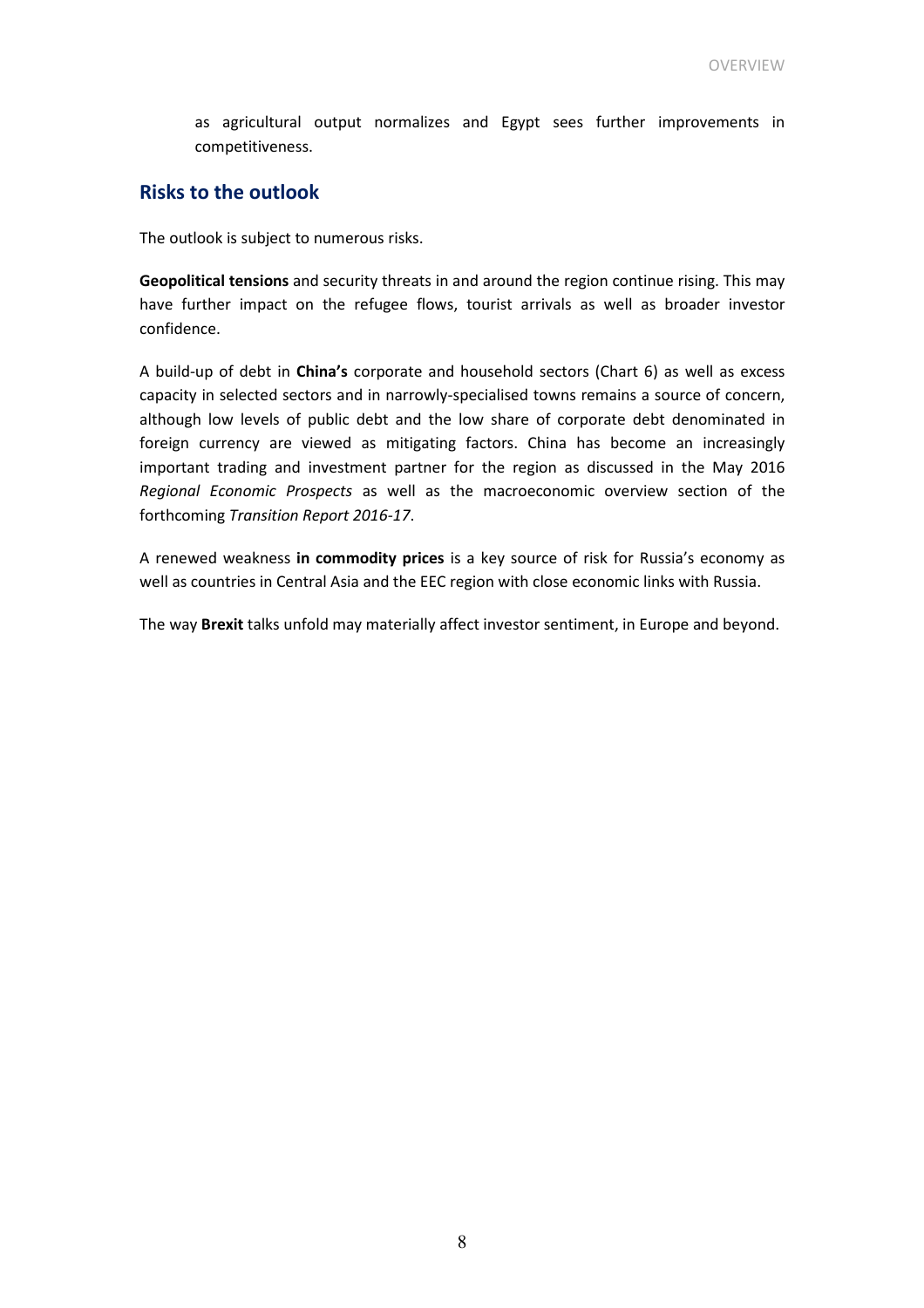## Box 1. Nowcasting: An estimate of region's growth in the third quarter

Since quarterly GDP numbers are published with a significant time lag, typically 2 to 4 months, policymakers, analysts and investors are interested in indicators that track economic growth in real time. Models that use such indicators to construct estimates of GDP growth are termed nowcasting. These models estimate growth in the recent past and project it for the near future. Amid a wealth of indicators that track economic performance in advanced economies, relatively few indicators have been developed for Emerging Markets.

This box presents a nowcast for economic growth in the EBRD region in the third quarter of 2016. The estimate is based on a factor model using principal components.<sup>3</sup> The model takes into account the latest data for 107 economic indicators, both global (such as the oil price) and specific to the region (such as Russia's industrial production a month ago). The indicators are selected based on the availability of data (with a maximum lag of 8 weeks) and their relevance for the region's economic performance. The model is estimated using seasonally adjusted quarterly data for the period 2009-2016 to capture the latest (postcrisis) relationship between various indicators and the region's GDP growth (quarter-onquarter).

The October flash estimate of the nowcasting model points towards stronger growth in the second and third quarter compared to the first quarter of 2016 and the previous year. Chart 1.1 expresses the nowcasts in terms of year-on-year quarterly growth numbers – the format commonly reported by the region's statistical offices. While the majority of countries have published flash or final growth figures for the second quarter, the model complements missing growth data (notably for Egypt) with a country nowcast and predicts a year-on-year growth rate of 1.9 per cent in the second quarter (corresponding to 2.7 per cent quarter-onquarter in seasonally adjusted annualized terms).

The growth in the third quarter is estimated to have moderated to 1.7 per cent year-on-year (or 1.6 per cent quarter-on-quarter, annualised). This is above the rate observed in the first quarter but below the second quarter estimate. The acceleration in the second and the third quarter primarily reflects a combination of higher prices of oil and other commodities and stronger external demand on the back of higher imports to China and the United States. These effects were stronger in the second quarter and moderated somewhat in the third (oil price, in particular, declined by 6 per cent in quarter-on-quarter terms but stood 26 per cent above the first quarter reading).

For the year as a whole, the model predicts a growth rate of 1.7 per cent, reflecting a further expected slowdown in the last quarter of the year, to 1.4 per cent year-on-year (1.5 per cent quarter-on-quarter). This nowcast is broadly in line with the average growth for the region derived from country-by-country forecasts presented in Table 1.

 $\overline{a}$ 

 $3$ For a detailed description of the model applied, see: Stock, James H., and Mark W. Watson, 2002, "Forecasting using principal components from a large number of predictors." Journal of the American Statistical Association, Vol, 97, pp. 1167-1179.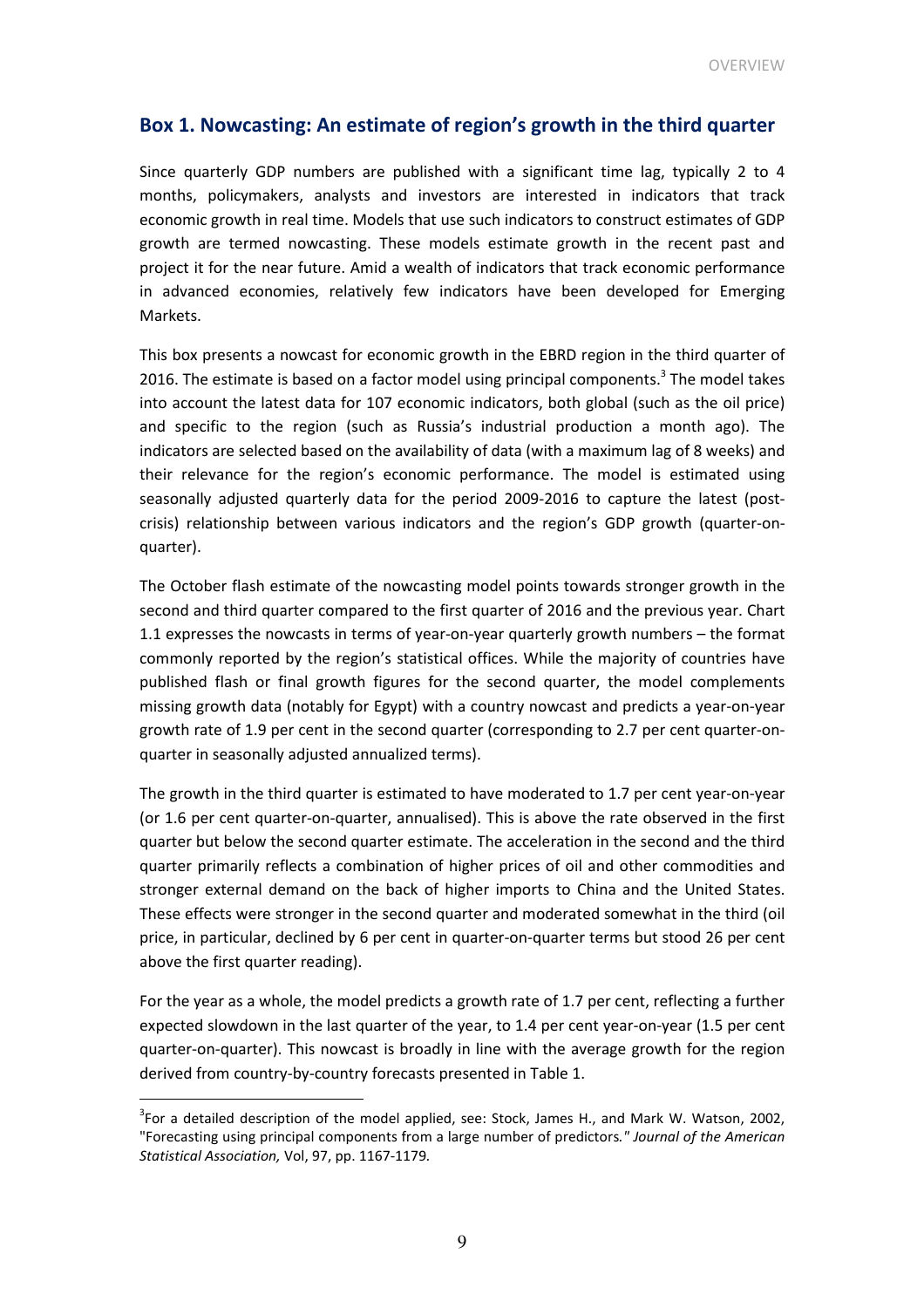

Chart 1.1. EBRD region's growth and October Flash Nowcast



Note: Year-on-year growth rates are transformed from quarterly seasonal adjusted figures for nowcasts.

How do nowcasts compare with the estimates that could be obtained if the model were run in April 2016, at the time of writing of the previous issue of the Regional Economic Prospects? The model run today suggests a 0.4 percentage point higher growth reflecting strong performance in the second and the third quarters. This is also consistent with the upward direction of revision of country-by-country forecasts in Table 1.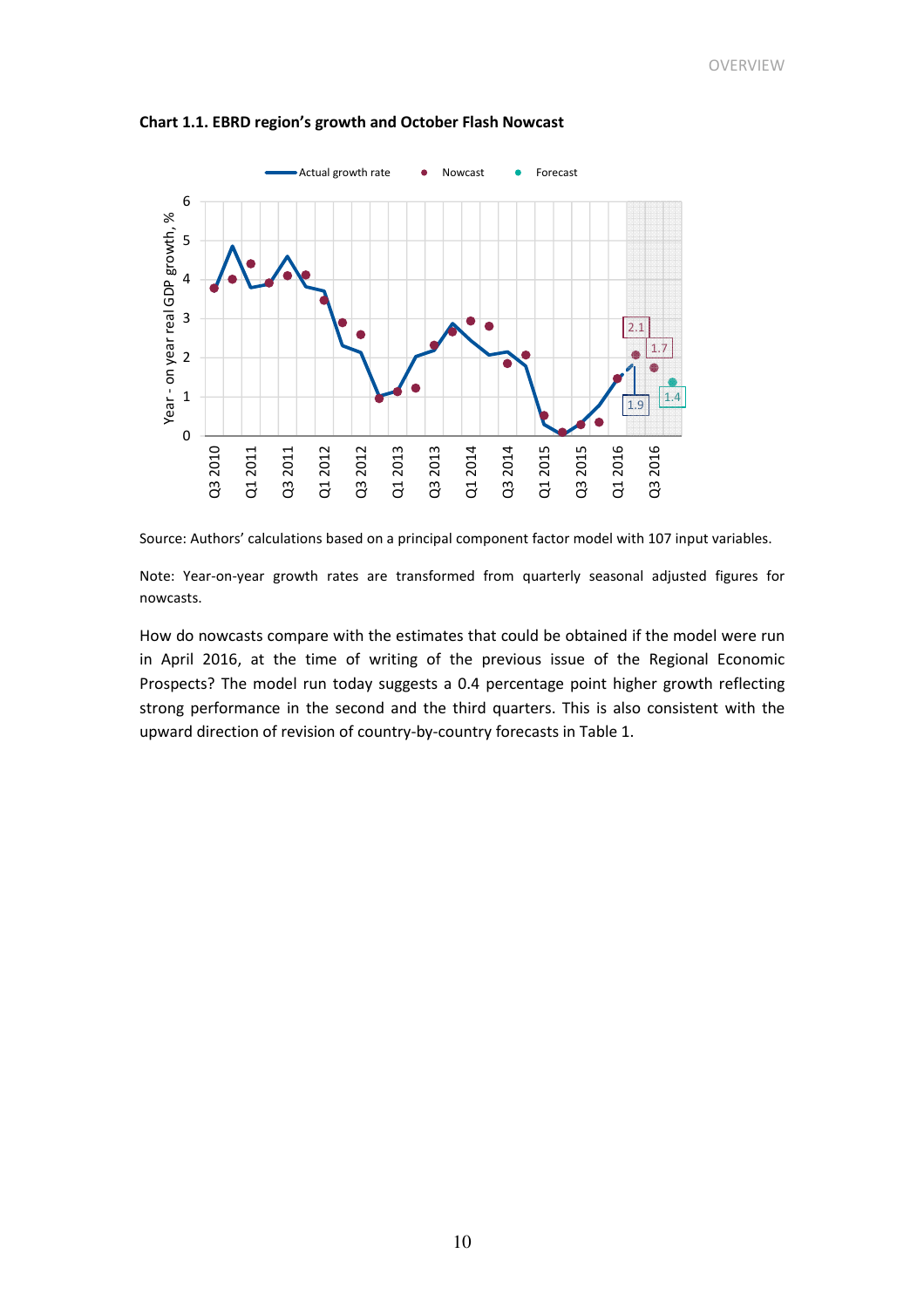## Box 2. Assessing the potential effects of Brexit on the EBRD region

The United Kingdom's (UK) decision to leave the European Union (EU) may have a significant effect not only on the UK economy but also on EU economies and thus on countries with strong ties to the EU. Following the referendum on 23 June, most analysts adjusted downwards their forecasts for the UK. $<sup>4</sup>$  But how big will the impact on other economies be,</sup> and to what extent do these impacts depend on the Brexit model that eventually emerges from the negotiations, expected to begin next year, between the UK and the rest of the EU?

The estimates of the impact of Brexit on economic growth in EBRD region depend on the assumed scenarios, ranging from negligible to very substantial. The estimates take into account the following channels of transmission of the Brexit shock (Chart 2.1):

- a) Direct impact of a slowdown in economic activity in the UK through financial, trade and labour linkages, estimated based on the newly-developed EBRD global vector autoregressive model (GVAR)<sup>5</sup>;
- b) Indirect Brexit effects (through financial, trade and labour linkages with the euro area whereby potential poorer performance in the euro area further affects the EBRD region);
- c) The impact on growth from the potential slow-down in structural reforms in the EU accession countries results, estimated based on the empirical studies of the preaccession reforms and growth performance of the new member states $6$ ;
- d) The growth effects from a potential reduction in EU transfers, estimated based on the European Commission's QUEST model

Chart 2.1. Main transmission channels of the UK exit from the EU



<sup>&</sup>lt;sup>4</sup> See IMF World Economic Outlook Update, July 2016: Uncertainty in the Aftermath of the UK Referendum.

l.

<sup>&</sup>lt;sup>5</sup> See Transition Report 2016-17.

<sup>6</sup> See Falcetti, Elisabetta, Tatiana Lysenko, and Peter Sanfey (2006) "Reforms and growth in transition: Re-examining the evidence," Journal of Comparative Economics, Vol. 34, pp.421-445.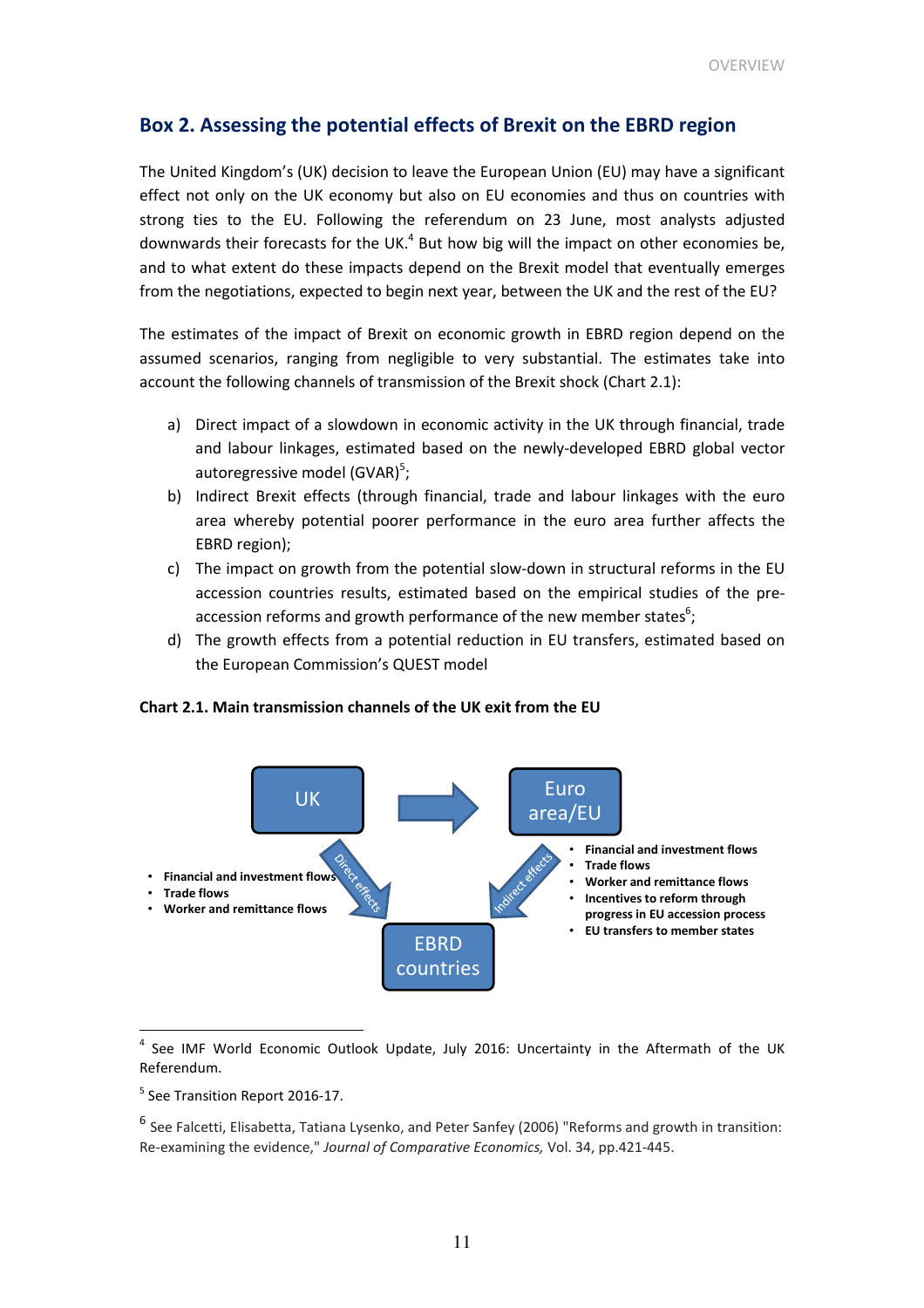The "soft" Brexit scenario (taken from the October 2016 IMF WEO) assumes a relatively smooth exit for the UK, with trade relationships being kept at close to the present level. Under this scenario, EU transfers to the new member states are not affected as other members cover for the missing UK contributions.

The "hard" Brexit scenario presumes trade relationships between the UK and the EU are significantly disrupted, while new trade agreements for the UK progress only slowly. UK and EU growth is markedly weaker than in the no-Brexit baseline because of the trade disruptions and the relocation of large companies and banks outside the UK. In this scenario EU transfers are cut by 10 per cent as the withdrawal of the UK contribution is not compensated by other countries. The EU accession process is also assumed to slow down, negatively affecting reform momentum and long-term growth in candidate and potential candidate countries, as well as in other countries trying to strengthen links with the EU. All estimates are reported with respect to a no-Brexit baseline scenario, which uses growth assumptions from the April 2016 IMF World Economic Outlook (WEO).

The results show that the indirect channels are more important that the direct ones under both scenarios (Chart 2.2).<sup>7</sup> The "soft" Brexit would have relatively mild negative effects: the level of GDP in 2021 is expected to be 0 to 1 per cent lower than in the scenario that has no Brexit.

Under the "hard" Brexit scenario, the impact is much more severe, especially in southeastern Europe where the estimates of the foregone GDP growth (the difference between projected GDP in 2021 and that in the no-Brexit scenario) range from 3.5 per cent in Greece to nearly 6 per cent in the rest of SEE. The impact will also be felt in Ukraine and central Europe and the Baltic states with a reduction of around 4.2 per cent (excluding Poland, where the impact is less strong). In SEE, weaker reform momentum plays an important role while Central Europe and the Baltics States are to a greater extent affected by a drop in EU transfers.

 $\overline{a}$ 

 $^7$  The highest share of UK in exports, according to UNCOMTRADE data from 2015, was in Belarus (11 per cent), Cyprus (10 per cent), Turkey (7 per cent), Moldova (7 per cent) and Poland (6 per cent) while share of exports to the EU for the EBRD region was 38 per cent.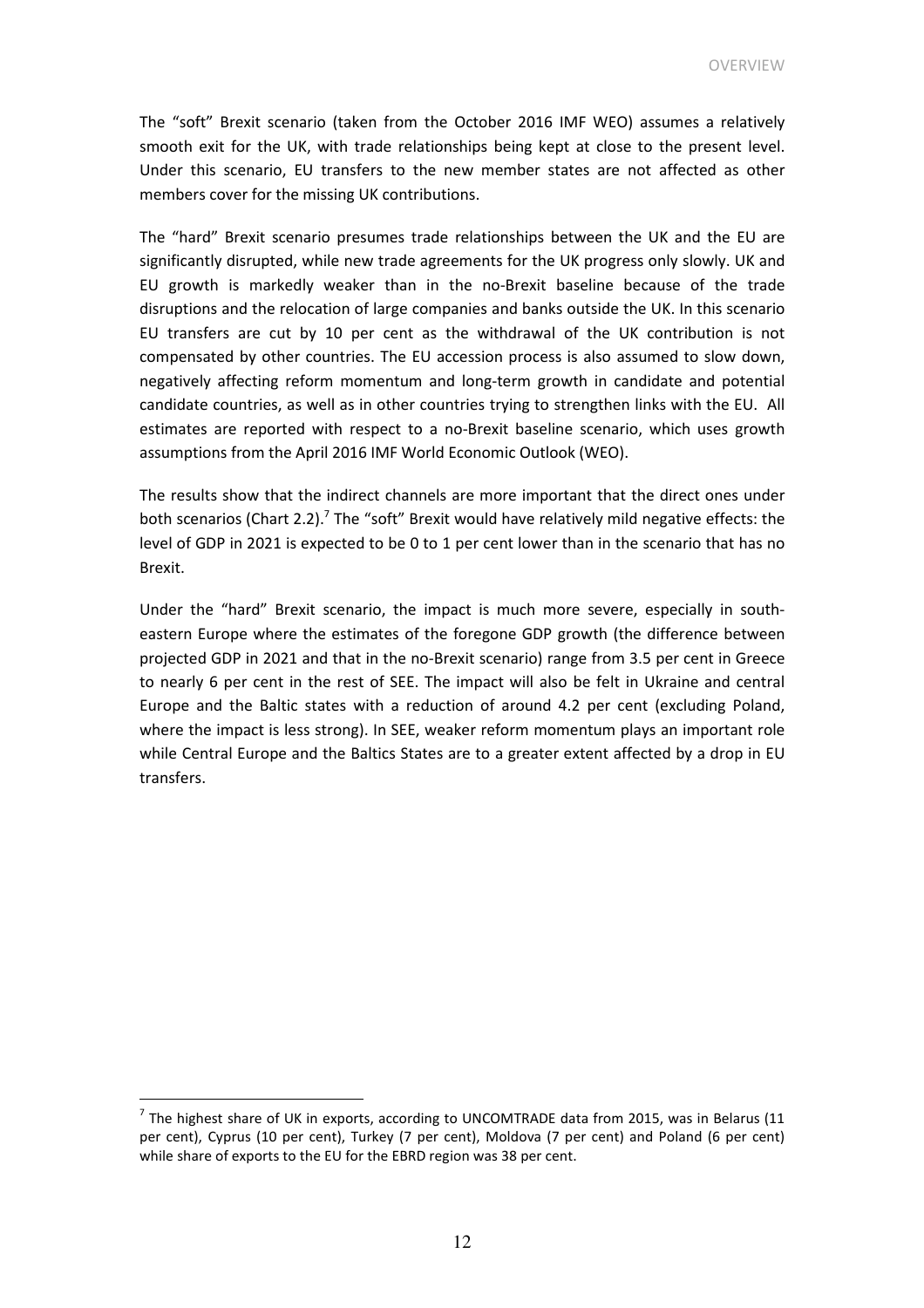

Chart 2.2. Difference in GDP level compared to the no-Brexit baseline by 2021

Source: EBRD calculations based on a GVAR model – see Transition Report 2016-2017.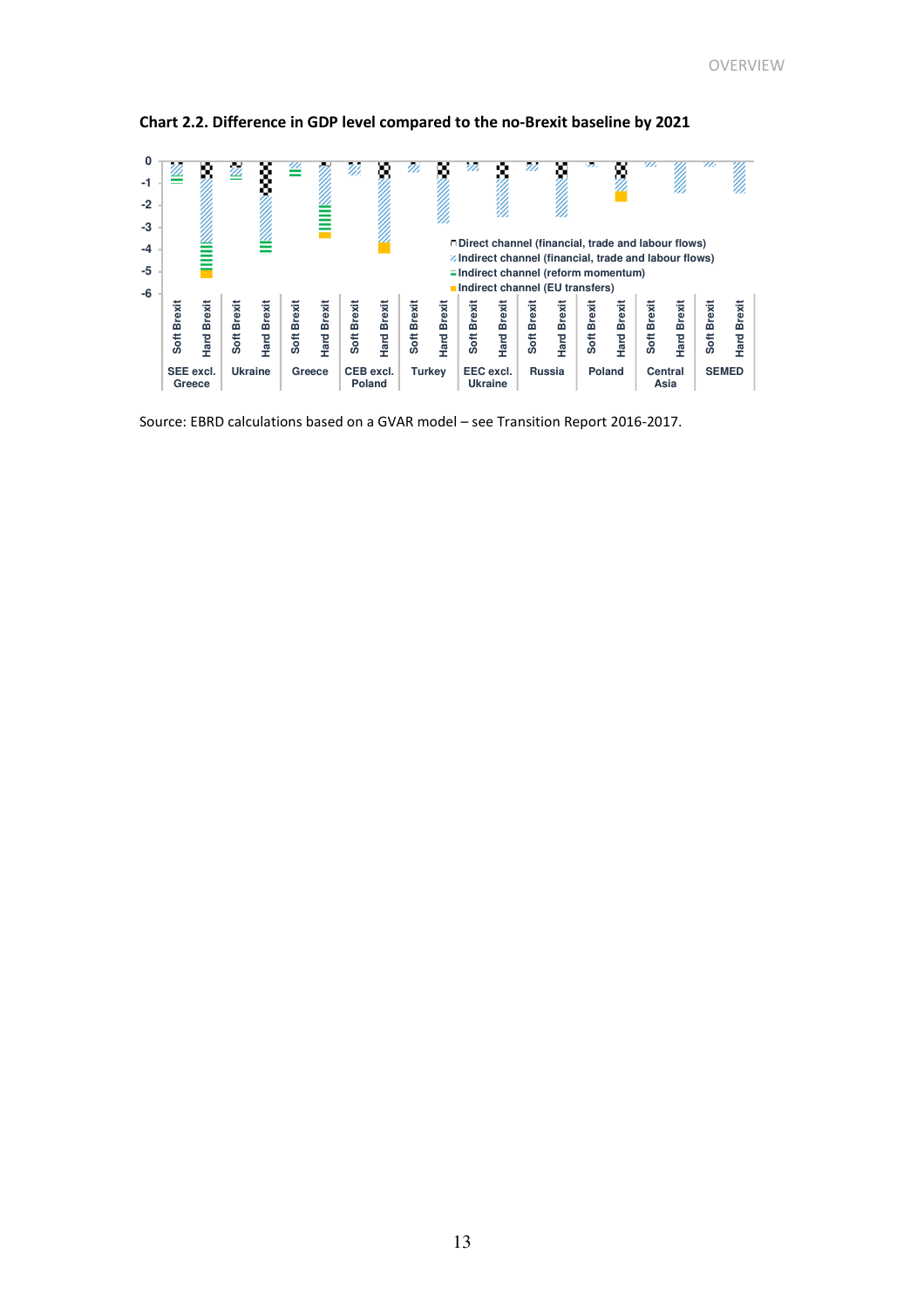## **Table 1: Real GDP Growth**

(In per cent; EBRD forecasts as of 3 November 2016)

|                                                   | Actual |         | <b>Current forecast</b> |         | <b>EBRD Forecast</b><br>Change May-Nov. |                   |
|---------------------------------------------------|--------|---------|-------------------------|---------|-----------------------------------------|-------------------|
|                                                   | 2014   | 2015    | 2016                    | 2017    | 2016                                    | 2017              |
| EBRD Region <sup>1</sup>                          | 1.9    | 0.5     | 1.6                     | 2.5     | 0.2                                     | 0.0               |
| Central Europe and the Baltic states <sup>1</sup> | 3.1    | 3.4     | 2.7                     | 3.0     | $-0.4$                                  | -0.1              |
| Croatia                                           | $-0.5$ | 1.6     | 2.3                     | 2.0     | 0.8                                     | 0.5               |
| Estonia                                           | 2.8    | 1.4     | 1.6                     | 2.4     | $-0.6$                                  | $-0.2$            |
| Hungary                                           | 4.0    | 3.1     | 2.0                     | 2.4     | $-0.1$                                  | 0.0               |
| Latvia                                            | 2.1    | 2.7     | 2.2                     | 3.1     | $-0.9$                                  | $-0.2$            |
| Lithuania                                         | 3.5    | 1.8     | 2.6                     | 2.9     | $-0.4$                                  | $-0.2$            |
| Poland                                            | 3.3    | 3.9     | 3.0                     | 3.2     | $-0.6$                                  | $-0.2$            |
| Slovak Republic                                   | 2.6    | 3.8     | 3.2                     | 3.2     | 0.0                                     | 0.0               |
| Slovenia                                          | 3.1    | 2.3     | 2.2                     | 2.3     | 0.2                                     | 0.0               |
| South-eastern Europe <sup>1</sup>                 | 1.4    | 2.3     | 2.8                     | 3.0     | 0.4                                     | 0.1               |
| Albania                                           | 1.8    | 2.8     | 3.3                     | 3.5     | 0.0                                     | 0.0               |
| Bosnia and Herzegovina                            | 1.1    | 3.0     | 2.7                     | 3.0     | $-0.3$                                  | 0.0               |
| <b>Bulgaria</b>                                   | 1.3    | 3.6     | 2.8                     | 2.8     | 0.3                                     | 0.3               |
| Cyprus                                            | $-1.5$ | 1.7     | 2.7                     | 2.2     | 10                                      | 0.2               |
| FYR M acedonia                                    | 3.6    | 3.8     | 2.1                     | 3.0     | $-1.1$                                  | $-0.5$            |
| Greece                                            | 0.4    | $-0.2$  | 0.0                     | 2.0     | 0.2                                     | $-0.4$            |
| Kosovo                                            | 1.2    | 4.0     | 3.5                     | 3.5     | 0.5                                     | 0.0               |
| M ontenegro                                       | 1.8    | 3.4     | 4.0                     | 3.5     | 0.0                                     | 0.5               |
| Romania                                           | 3.1    | 3.7     | 4.8                     | 3.7     | 0.8                                     | 0.2               |
| Serbia                                            | $-1.8$ | 0.8     | 2.5                     | 2.7     | 0.7                                     | 0.4               |
|                                                   |        |         |                         |         |                                         |                   |
| Eastern Europe and the Caucasus <sup>1</sup>      | $-1.7$ | $-4.8$  | $-0.4$                  | 1.7     | $-0.2$                                  | 0.0               |
| Armenia                                           | 3.6    | 3.0     | 2.0                     | 2.0     | 0.0                                     | 0.0               |
| Azerbaijan                                        | 2.8    | 1.1     | $-3.0$                  | 1.0     | 0.0                                     | 0.0               |
| <b>B</b> elarus                                   | 1.7    | $-3.9$  | $-3.0$                  | 1.0     | 0.0                                     | 0.0               |
| Georgia                                           | 4.6    | 2.8     | 3.4                     | 3.9     | 0.0                                     | 0.0               |
| Moldova                                           | 4.8    | $-0.5$  | 1.5                     | 2.5     | 1.5                                     | 0.5               |
| Ukraine                                           | $-6.6$ | $-9.9$  | 1.5                     | 2.0     | $-0.5$                                  | 0.0               |
| <b>Turkey</b>                                     | 3.0    | 4.0     | 3.0                     | 3.0     | $-0.2$                                  | $-0.4$            |
| <b>Russia</b>                                     | 0.7    | $-3.7$  | $-0.6$                  | 1.2     | 0.6                                     | 0.2               |
| Central Asia <sup>1</sup>                         | 6.0    | 3.6     | 2.9                     | 3.9     | $-0.4$                                  | $-0.1$            |
| Kazakhstan                                        | 4.3    | 1.2     | 0.7                     | 2.4     | $-0.4$                                  | 0.0               |
| Kyrgyz Republic                                   | 3.6    | 3.5     | 1.6                     | 2.6     | 0.6                                     | 0.0               |
| M o ngo lia                                       | 8.1    | 2.4     | 1.7                     | 3.2     | $-2.2$                                  | $-1.9$            |
| Tajikistan                                        | 6.7    | $6.0\,$ | $4.5\,$                 | 4.1     | $0.0\,$                                 | $0.0\,$           |
| Turkmenistan                                      | 10.3   | 6.5     | 6.5                     | 7.1     | 0.0                                     | $0.0\,$           |
| Uzbekistan                                        | 8.1    | $8.0\,$ | 6.5                     | $6.2\,$ | 0.0                                     | $0.0\,$           |
| Southern and Eastern Mediterranean <sup>1,2</sup> | 2.4    | 3.9     | 3.1                     | 4.0     | 0.2                                     | $\pmb{0}.\pmb{0}$ |
| Egypt                                             | 2.2    | 4.2     | 3.8                     | $4.0$   | 0.5                                     | $-0.2$            |
| Jordan                                            | 3.1    | 2.4     | 2.4                     | 2.8     | $-0.6$                                  | $-0.5$            |
| Morocco                                           | 2.6    | 4.5     | 1.5                     | 4.8     | $-0.8$                                  | $0.8\,$           |
|                                                   |        |         |                         |         |                                         |                   |
| Tunisia                                           | 2.3    | 0.8     | 1.5                     | 2.5     | $-0.1$                                  | $0.0\,$           |
| Average EEC, CA, Russia                           | 1.1    | $-2.8$  | 0.0                     | 17      | 0.4                                     | 0.1               |
| Average CEB, SEE, SEM ED, Turkey                  | 2.6    | 3.5     | $2.9\,$                 | 3.2     | $-0.1$                                  | $-0.2$            |

<sup>1</sup> Weighted averages, based on the countries' nominal GDP values in PPP US dollars.

<sup>2</sup> EBRD figures and forecasts for Egypt's real GDP reflect the fiscal year, which runs from July to June. These are also used in the regional averages.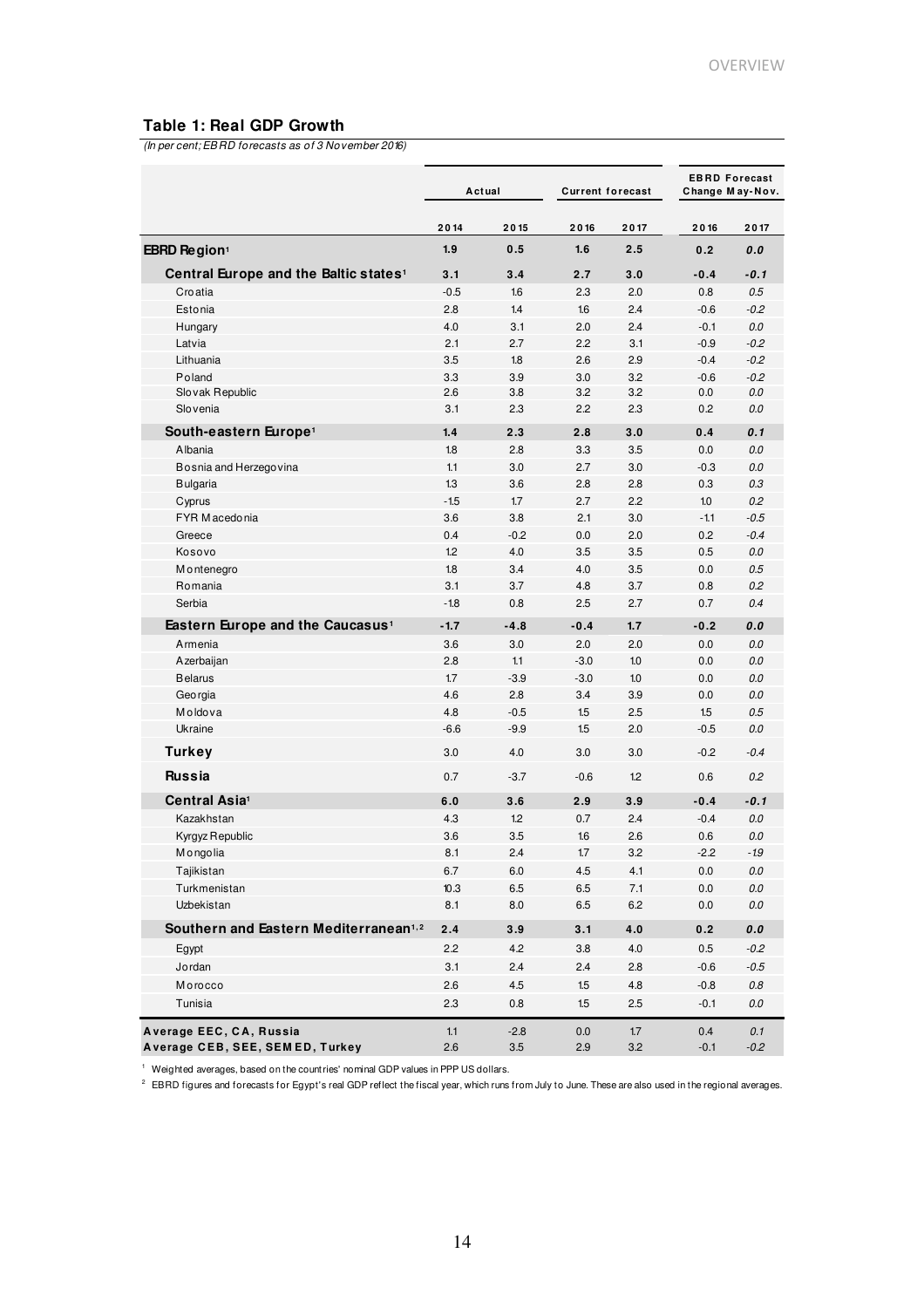#### OVERVIEW

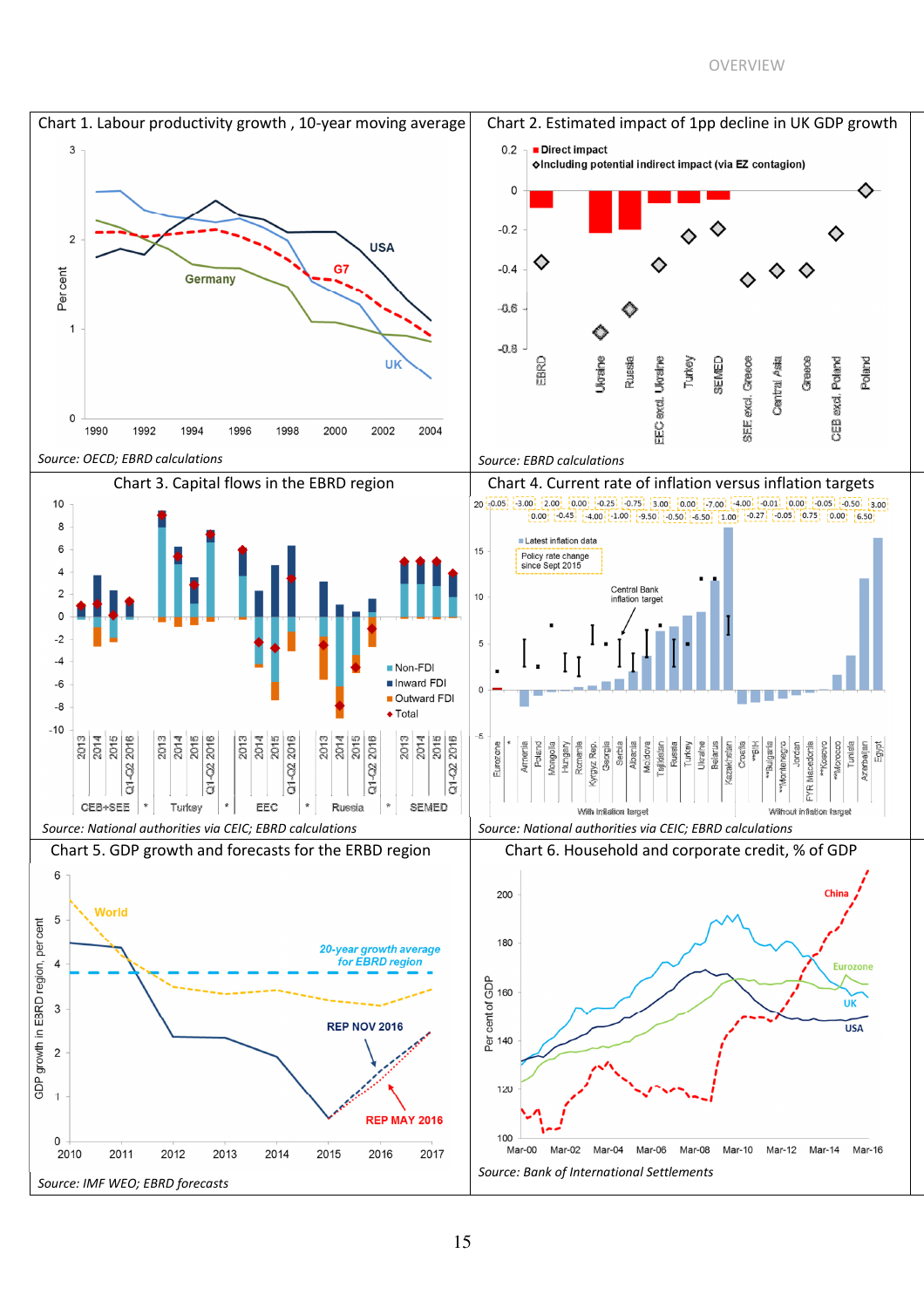## Regional updates

## Central Europe and the Baltic States (CEB)

Following a GDP growth of 3.4 per cent in 2015, the CEB region saw some deceleration in economic expansion, to 2.6 per cent, in the first half of 2016. Amid further strengthening household consumption, underpinned by improving labour market conditions and rising real wages, investment performance disappointed. This substantial drop, on an average by 4.6 per cent, was broad based. On one hand, the slow start of EU funds inflow from the current budget dramatically affected public investment, while, on the other hand, private sector projects have been persistently delayed for various reasons, such us regulatory uncertainty in Poland or difficulties in credit financing, such us in Latvia or Slovenia. Our growth expectations for this year have been revised downward to 2.7 per cent, while in 2017 growth should pick up slightly, to 3 per cent. Nevertheless, risks related to the UK leaving the EU, which may materialise through significant trade links with the eurozone, may weigh on these developments.

- In Poland, GDP growth in the first half of 2016 came below our expectations, mostly affected by shrinking investment. That development was broad based. Firstly, the EU co-financed public investments are expected to accelerate only from 2017, which, in turn, have dramatically affected the construction sector thus far. Secondly, regulatory uncertainty related to sectoral taxes, and sweeping changes in the management of state-owned enterprises management have held back companies from launching new projects. In contrast, private consumption remained the key driver for growth, supported by a 5 per cent growth in real wages, record-low unemployment and new child cash benefits. Such strong consumption translates into worsening net exports. Due to poor investment performance we expect GDP growth to reach 3.0 per cent this year, before it accelerates somewhat to 3.2 per cent in 2017. Consumption is likely to remain the key driver, while net exports and investment pose a risk to that outlook.
- Following some deceleration in 2015, economic growth in **Hungary** saw a further slowdown in 2016. In annual terms, investment dropped by over 15 per cent by mid-2016, largely affected by weak EU funds inflows from the new budget. Private consumption strengthened further, particularly underpinned by decent growth in real wages, which soared by about 7 per cent in June, and improving labour market conditions. In volume terms, export growth remained robust, though its net contribution to GDP growth was largely offset by strong private consumption-driven imports. Growth in investment will likely gain momentum next year, owing to government fiscal stimuli, higher expected FDI inflows (partially linked to factory expansion projects of Audi and Mercedes) and accelerated disbursement of EU funds. We expect GDP growth at 2 per cent this year, before it accelerates to 2.4 per cent in 2017.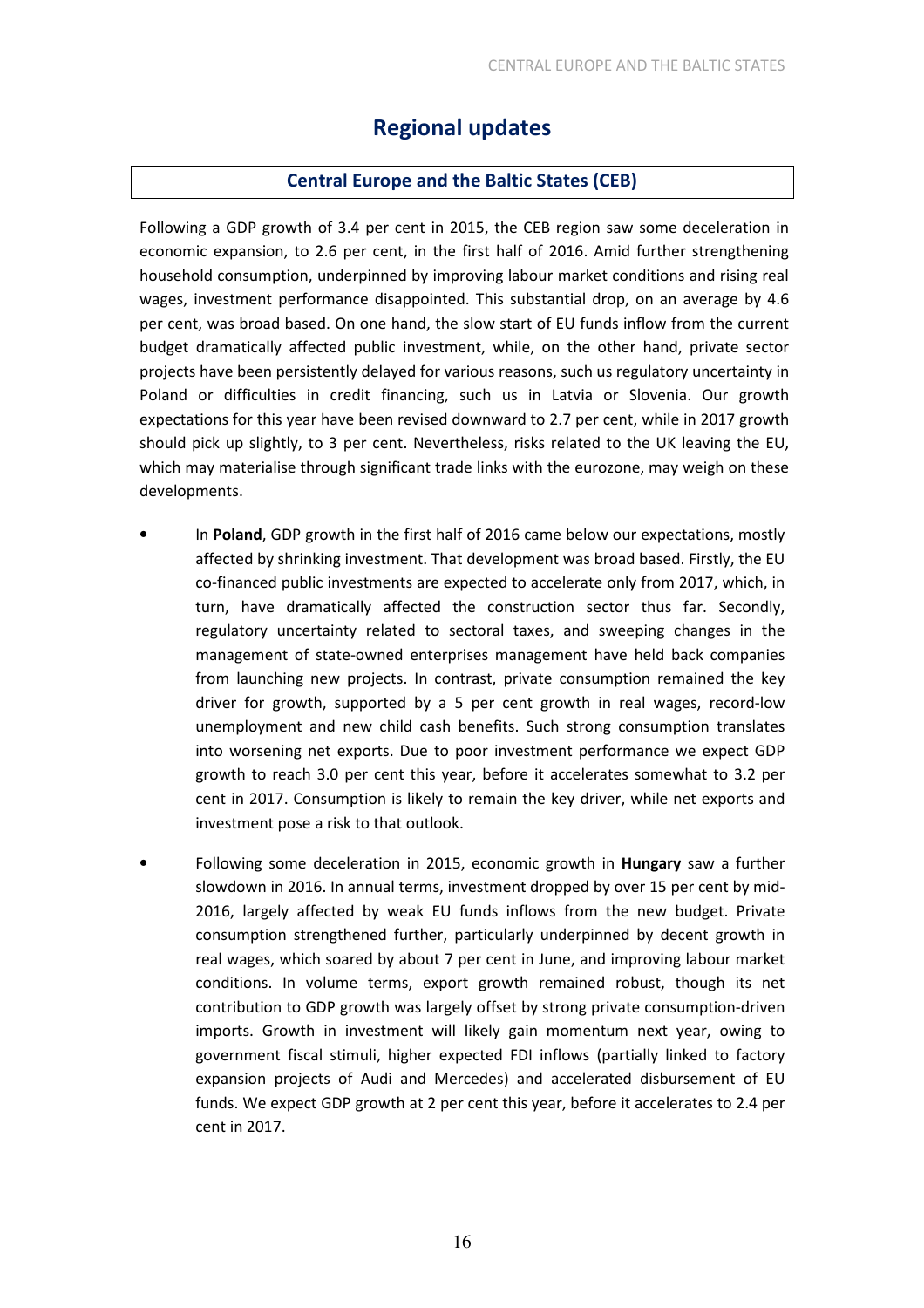- The Slovak Republic has registered the highest GDP growth in the CEB region, at 3.6 per cent, over the first six months of this year. In contrast to its regional neighbours, investment growth remained positive, which was partially driven by robust private sector investment, such as the starting of projects in the automotive industry. Strong household consumption is expected to remain the key engine of growth, supported by rising disposable incomes and improvements in the labour market. Public investment is expected to accelerate only from next year, though it is conditioned on the rate of EU funds absorption, which saw some delays during the execution of the past budget. Our growth expectations for this year and next remain unchanged, at 3.2 per cent in both years.
- During the first half of 2016, GDP growth rates in the three Baltic economies remained below expectations. Amid tightening labour market conditions, which resulted in continuously rising real wages (above 7 per cent in Estonia and Lithuania), household consumption remained the key driver for growth. In contrast, investment growth disappointed in particular in Latvia, which saw a contraction in investment expenditures of about 22 per cent in the first half of this year, amidst the still weak absorption of EU funds from the new budget and persistent negative credit growth. Exports have marginally recovered, though the services' component has remained subdued, largely due to a continuous deterioration in transit trade with Russia. This year's growth rates have been revised down in all three countries, whereas the anticipated faster eurozone recovery and a greater number of investments co-financed by the EU will likely provide an additional boost for growth in 2017.
- The Croatian economy continued to expand in the first half of 2016, underpinned by strong consumption and the pick-up in investments. The EBRD forecast foresees 2.3 per cent growth in 2016 supported by recovering private consumption due to lower oil prices and continuing disinflation. Export growth is likely to remain strong on further trade integration in the EU market and higher tourist inflows due to sustained security issues in competing tourist destinations. In 2017, growth may slow to 2 per cent reflecting a lower contribution of net exports as consumption and investments continue to recover, and continuing fiscal adjustment to put the public debt on a sustainable path. Despite some improvement in business sentiment, private investments are expected to remain weak, pointing to persistent structural weaknesses. Public investments may pick up gradually along expected improvements in the absorption capacity of EU funds. Long-term growth prospects may improve if the government consistently implements major structural reforms envisaged in the National Reform Programme and focuses on resolving the high level of non-performing (corporate) loans as well as reducing household and corporate leverage.
- Slovenia's economy is expected to grow by 2.2 per cent in 2016 and by 2.3 per cent in 2017. Domestic demand will be the main growth driver, mainly on the back of improved labour market conditions and the recovering housing market, while the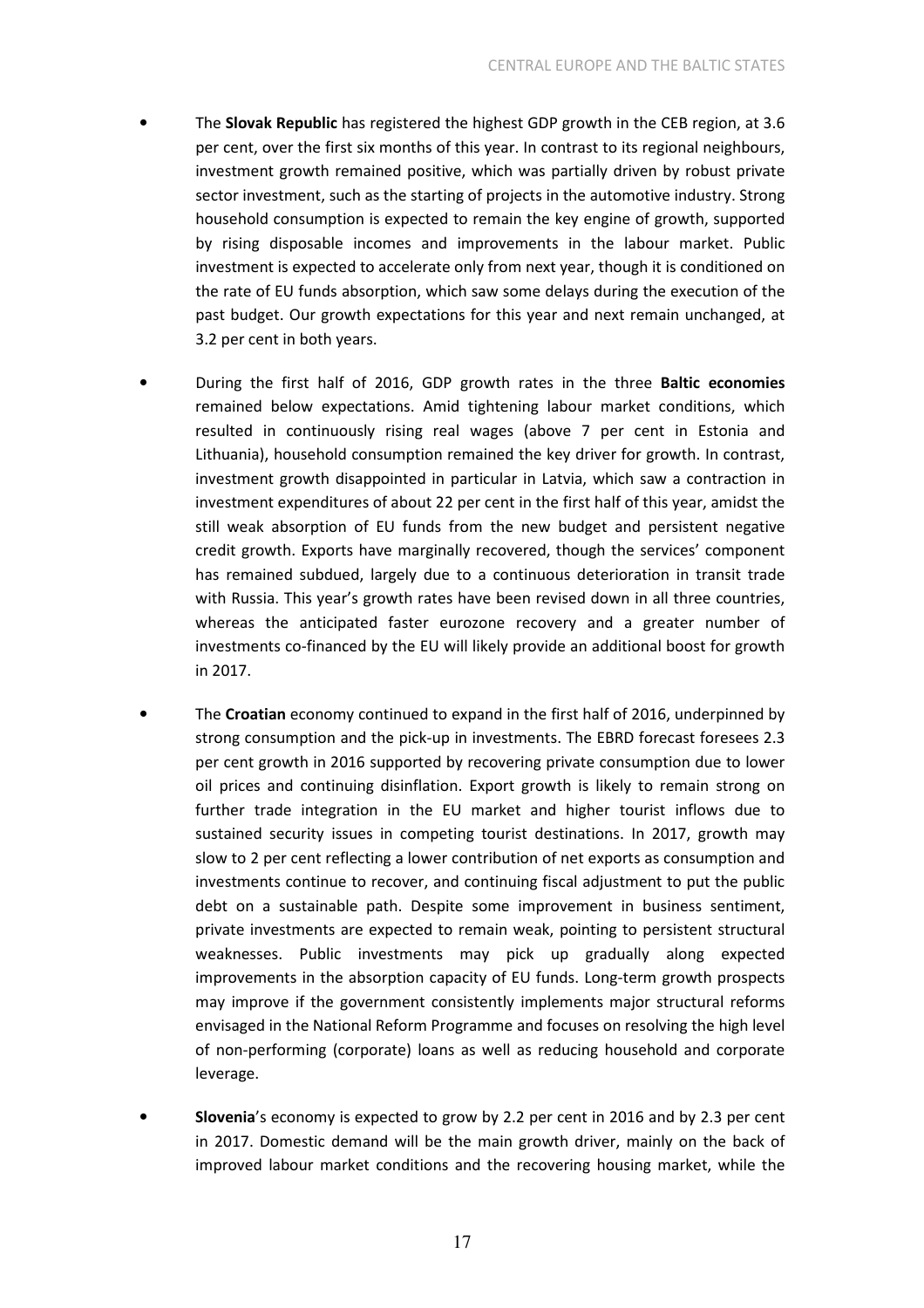termination of availability of funds from the previous EU funding period will weigh on investments. In 2017, growth will be supported by domestic demand, including the recovery of investments and consumption. While exports growth is to remain robust, the contribution of net exports is expected to decline significantly, as imports will catch up on the back of rising domestic demand.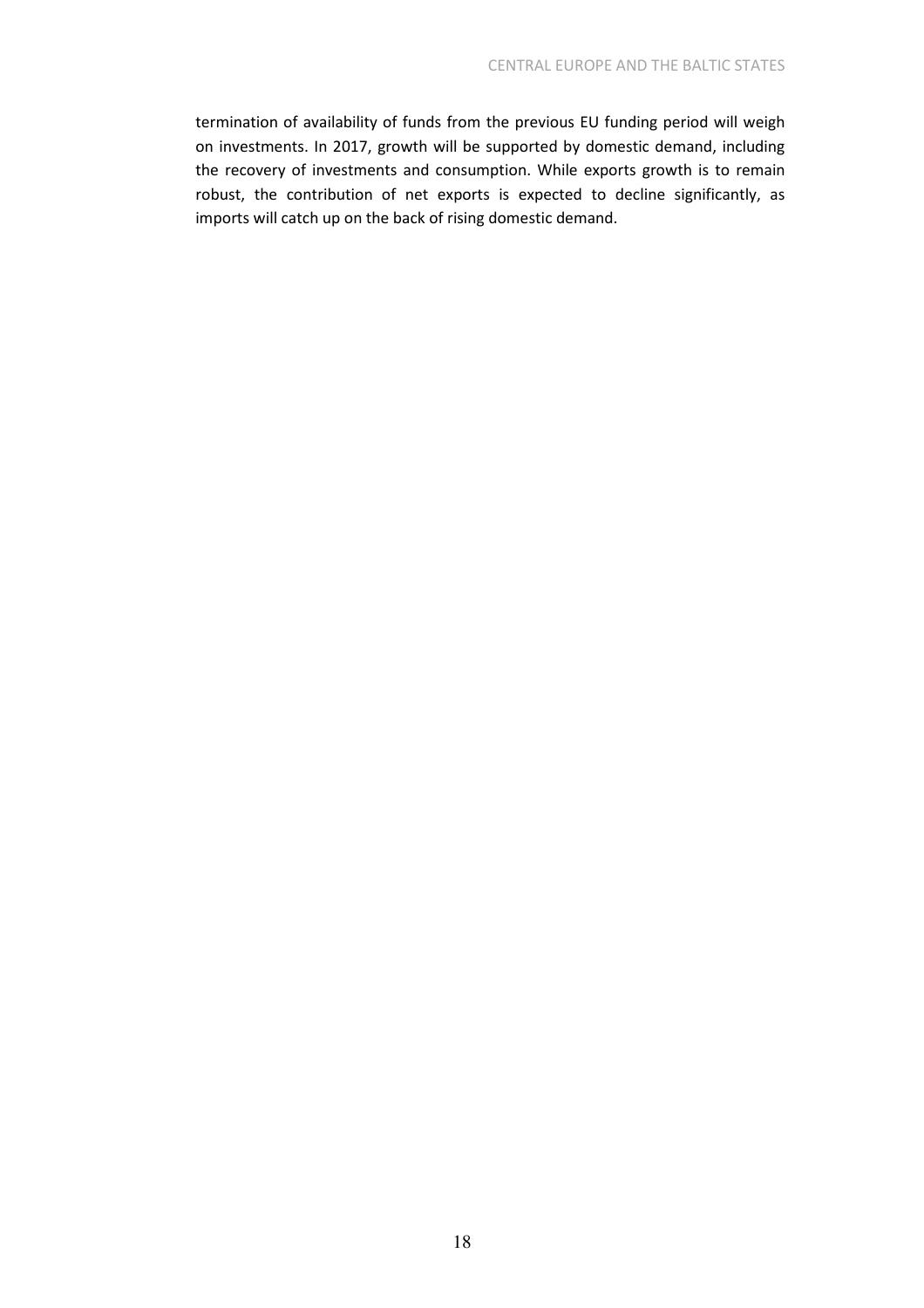## South-Eastern Europe (SEE)

Economic growth in south-eastern Europe (SEE) in the first half of 2016 has held up well, following the improved performance in 2015 and the rise in average growth across the region to 2.3 per cent (versus 1.4 per cent in 2014). All countries recorded positive growth in the first half of 2016 aside from Greece, where GDP fell by 0.7 per cent year-on-year. The second half of the year is likely to see a return to positive growth in Greece, helped by another strong tourism season and a gradual upturn in business confidence. For 2016, the weighted average growth rate in the region is projected to rise slightly to 2.8 per cent, helped by significantly improved prospects in Serbia and robust growth in Romania, with a further rise to 3 per cent in 2017 fuelled by broad-based growth across the region, including in Greece.

## Greece

The Greek economy experienced a drop of -0.7 per cent year on year in the first half of 2016, partly as a result of base effects from the upturn in consumer spending in the first half of 2015. One encouraging sign this year has been the positive contribution of gross fixed capital formation to growth, but other parts of the national accounts, including private consumption, government consumption and net exports, turned downwards again. Early indications are that 2016 will be another record year for tourism, with international arrivals at the country's main airports in the first nine months of the year up 7.6 per cent year-onyear. Business confidence is also rising gradually, helped by the government's progress in completing milestones under the current European Stability Mechanism (ESM)-funded economic adjustment programme. As a result, economic growth is likely to be positive in the second half of 2016, delivering zero growth for the year as a whole. For 2017, the outlook is more favourable as confidence and investment continue to pick up, but ongoing capital controls (albeit partially relaxed in recent months), further fiscal austerity measures and weaknesses in the financial sector, where non-performing loans remain substantial, will likely constrain growth to around 2 per cent.

## **Cyprus**

Economic growth returned to Cyprus in 2015 after three years of contraction, with the economy expanding by 1.7 per cent. Growth accelerated in the first half of 2016 to 2.7 per cent year-on-year, and consumer confidence has risen sharply, exceeding the EU average in recent months and supporting strong private consumption growth. Gross fixed capital formation was also a major positive contributor, although this was to some extent neutralized by the negative contribution from the change in inventories. The more dynamic economy had positive spillovers on the labour market, as the unemployment rate has begun to fall, reaching 12.0 per cent in mid-2016 compared with the 2014 peak of 16.3 per cent. Fiscal performance has also been strong, with the fiscal deficit falling to just 1 per cent of GDP in 2015. Nevertheless, general government debt is still high, exceeding 100 per cent of GDP at the end of 2015. Overall growth in 2016 is likely to be around 2.7 per cent, moderating somewhat to 2.2 per cent in 2017, as high levels of public and private debt, and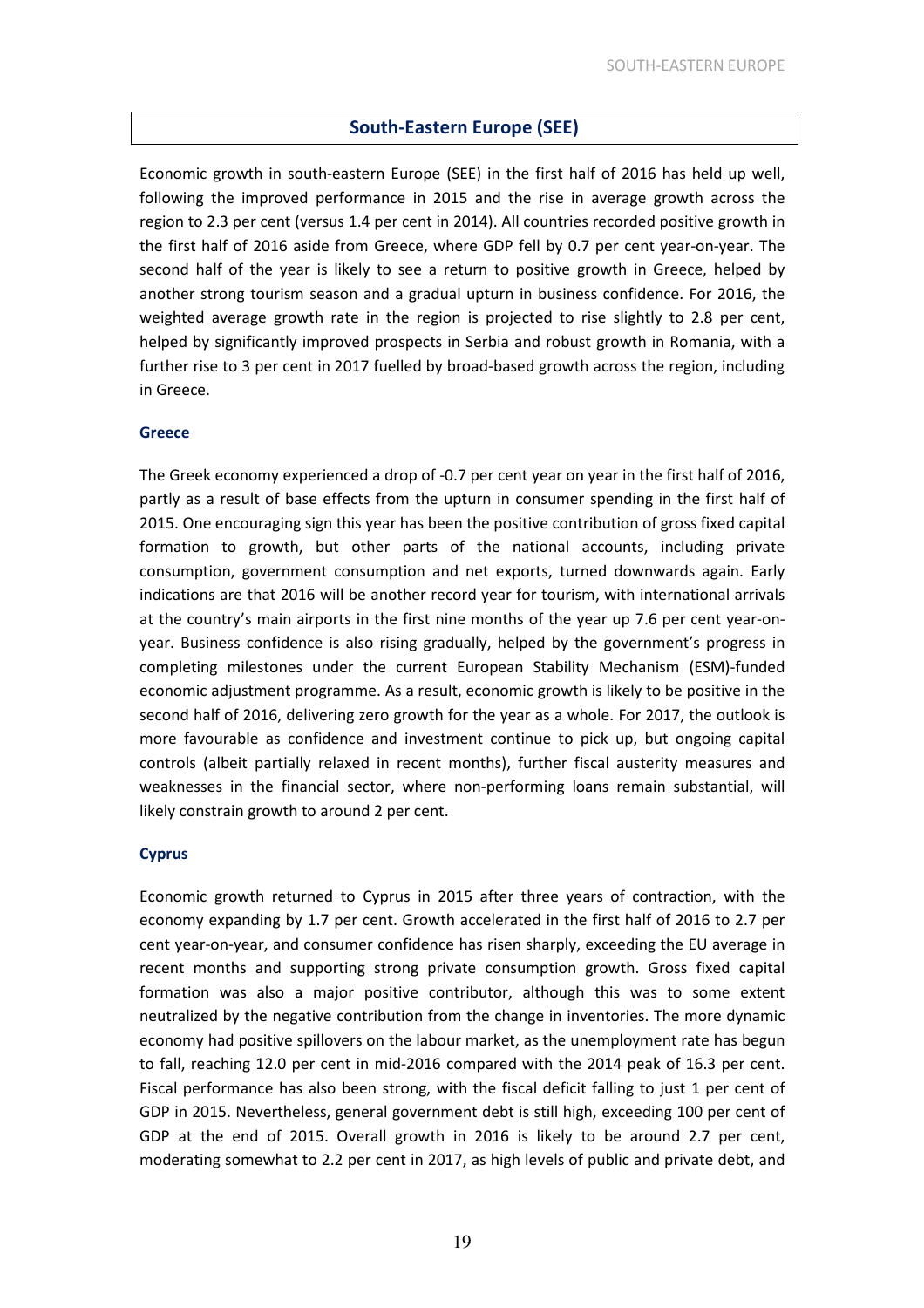a large overhang of non-performing loans in the banking sector, continue to constrain growth.

#### Bulgaria

Following a 3.6 per cent growth in 2015, driven by net exports, the Bulgarian economy grew by 3 per cent in the first half of 2016, with a shift of growth drivers towards domestic demand. While private consumption grew on the back of 10.5 per cent hike in minimum wage as of January 2016 and better labour market conditions, government spending remained subdued due to transition to the new EU funds programming period. In 2016 and 2017, domestic demand will remain as the driver of growth, supported by improved income prospects, on the back of almost 9.5 per cent hike in minimum wages and wage improvement for teachers as of 2017, as well as lower cost of funding, on the back of financial sector stabilisation. However, the contribution of net exports to growth will remain limited due to strong domestic demand. Overall, growth is expected to stand at 2.8 per cent in 2016 and in 2017.

#### Romania

Economic growth in Romania accelerated further, from 3.7 per cent in 2015 to 5.2 per cent in the first half of 2016, on the back of domestic demand. The contribution of private consumption to growth was higher than expected, on the back of improved income prospects driven by low inflation and wage hikes, as well as fiscal easing. Consumption will be pushed further up by the wage hike for the entire health sector as of August 2016 and cut in employees' social security contribution by 2017. Private investments had a positive contribution to growth, on the back of historically low cost of funding and improved industrial confidence and this is likely to continue into 2017. Government spending is likely to remain subdued due to the end of the previous EU-funding period, despite higher staff costs. Meanwhile, slightly improved economic prospects of Romania's trade partners should support net exports. Overall, growth is expected to reach 4.8 per cent in 2016, before moderating to 3.7 per cent in 2017.

#### Western Balkans

In Albania, GDP growth in 2015 was 2.8 per cent, an improvement of one percentage point compared to 2014. This increase in growth was mainly driven by investment as well as net exports to some extent. Growth continued in the first half of 2016 at 3.1 per cent year-on-year. The expansionary monetary policy of the central bank has brought the policy rate to a historic low of 1.25 per cent which has led to the lowering of interest rates. Government spending has been relatively contained in recent years and is expected to remain so as the government pursues a prudent fiscal policy in line with the aims of the IMF programme. The 2016 budget aims for a primary surplus of 0.3 per cent of GDP. The growth momentum is expected to be sustained in the short term, with GDP growth expected to rise to 3.3 per cent in 2016, with a further increase to 3.5 per cent in 2017. We expect growth to remain mainly investment-driven as TAP construction enters its full extent in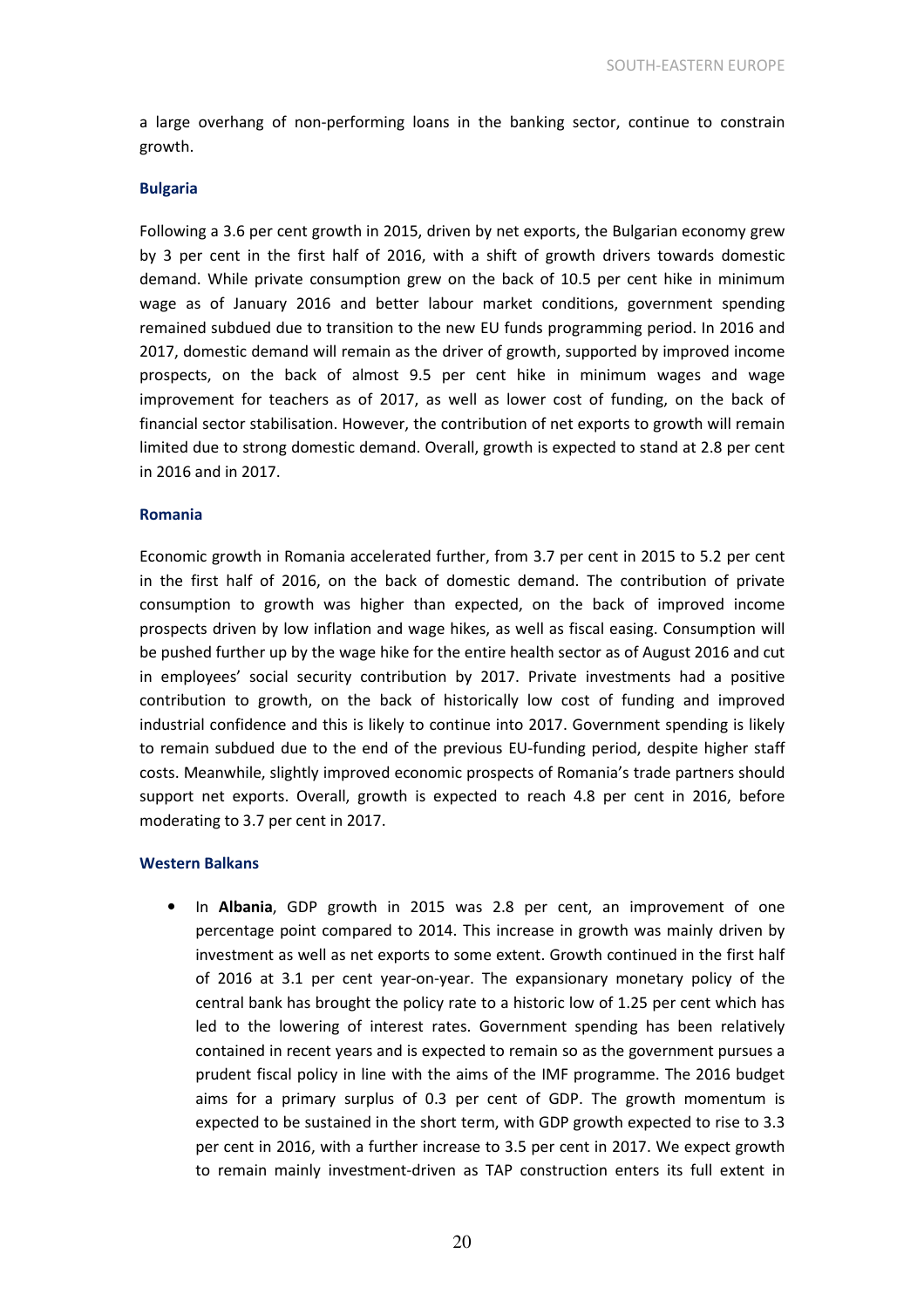2016-2017 with a total investment of about 1.5 per cent of GDP per year in each of these two years.

- Bosnia and Herzegovina's GDP grew by 3 per cent in 2015, the strongest level of growth since 2008. This was driven by a good performance of wholesale and retail trade, manufacturing and agriculture. Growth in the first half of 2016 slowed down somewhat to 1.7 per cent year-on-year, although the industry sector continued to grow at a robust rate. In September 2016 the IMF and the Bosnian authorities signed a three-year €553 million Extended Fund Facility (EFF). The new programme will help the governments of the two entities to fill their financing gaps. IMF financing is combined with an economic programme aiming to improve the business environment, create private sector jobs and raise the economy's growth potential. The country's reform agenda, introduced in mid-2015, is also advancing, with new labour laws adopted in both entities in the past year. Major infrastructure projects are also being rolled out, helping to boost growth. We expect GDP growth to fall slightly for 2016 as a whole to 2.7 per cent, before rising again to 3 per cent in 2017. Downside risks come from political uncertainties and ongoing weaknesses in the business environment.
- In FYR Macedonia, the robust economic performance of 2014 continued into 2015, as the economy grew by 3.8 per cent, helped by household spending, public investment and a strong export performance, especially of products associated with some of the large foreign investments in the car and car components sector. However, the political crisis has had some impact on economic growth, which fell to 2.1 per cent year-on-year in the first half of 2016, although private consumption remained relatively robust. On 4 May 2016, the central bank raised its key policy rate from 3.25 to 4 per cent due to pressures on the deposit base and higher demand for foreign currency as a consequence of the political situation. Fiscal policy has loosened in recent years and in July 2016 the parliament adopted revisions to the 2016 budget raising the deficit target to 3.6 per cent of projected GDP from the previous 3.2 per cent of GDP. The year 2016 as a whole is likely to see a significant drop in GDP growth to 2.1 per cent, but with a likely rebound to 3 per cent in 2017 on the back of continued robust consumption and investment. The political situation in the country continues to pose a significant downside risk to this growth outlook.
- After a difficult year in 2014, the Kosovo economy bounced back in 2015 with growth of 4 per cent, the best performance since 2011. Growth was driven by robust private consumption and strong investment figures. Private investment was supported by an increase in FDI (at around 5 per cent of GDP, it was at the highest level in the last four years), while public investment was mostly directed at the 65 km section of the highway connecting the capital, Pristina, to the Macedonian border. Government consumption contributed negatively to growth as the country has been implementing cost savings under the IMF programme. Growth in the first half of 2016 was 3.5 per cent year-on-year, with similar growth drivers as in 2015. We expect 3.5 per cent growth to be maintained for the rest of the year and through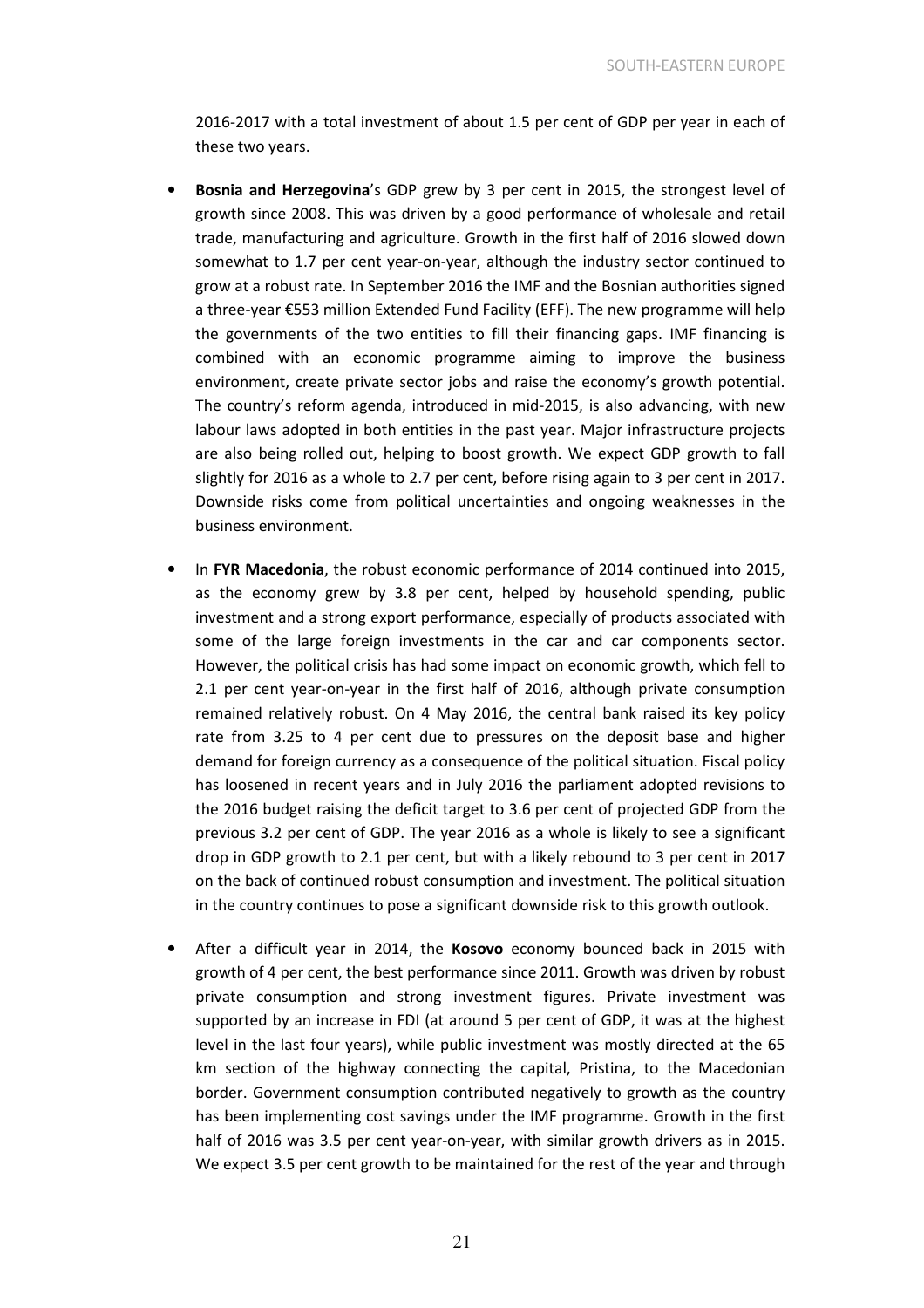2017, but with significant uncertainty depending on the future of potentially large investment projects.

- In **Montenegro**, growth picked up significantly in 2015 to 3.4 per cent (from 1.8 per cent in 2014), with the increase primarily driven on strong FDI inflows and progress on a major Chinese-financed highway project. The tourism sector also performed well in 2015, as a drop in Russian tourists was more than compensated by an increase from other countries, particularly in the Western Balkan region. In the first half of 2016 growth slowed down to 1.9 per cent, but the rate is likely to rise sharply in the second half of the year as a result of an increased pace of spending on the highway project, another strong tourism season, and the impact of pre-election spending and increases in social benefits. We therefore expect growth for 2016 as a whole to rise further to 4 per cent, remaining strong at 3.5 per cent in 2017. However, a major downside risk in the short- to medium-term lies on the fiscal side, and the worrying rise in public debt in recent years may necessitate painful austerity measures elsewhere, especially if economic growth rates were to falter.
- After a strong momentum (2.9 per cent year-on-year) in the first half of 2016, the Serbian economy is expected to grow by 2.5 per cent in 2016 and by 2.7 per cent in 2017. Private investments will continue to be the main growth driver, supported by the recovery of consumption, partially offset by declining contribution from net exports. The main upside risk for the projection comes from the potential upscaling of production in the recently privatised large steel mill where the Chinese owner announced ambitious investment and production plans while future oil price developments and possible weak external demand, in particular for the automobile sector, may be a drag on growth next year. Medium-term prospects are favourable, but will depend on the pace of reforms envisaged in the IMF programme, further improving the investment climate, supporting NPL resolution and corporate restructuring to unlock credit growth, and accelerating the implementation of major infrastructure projects.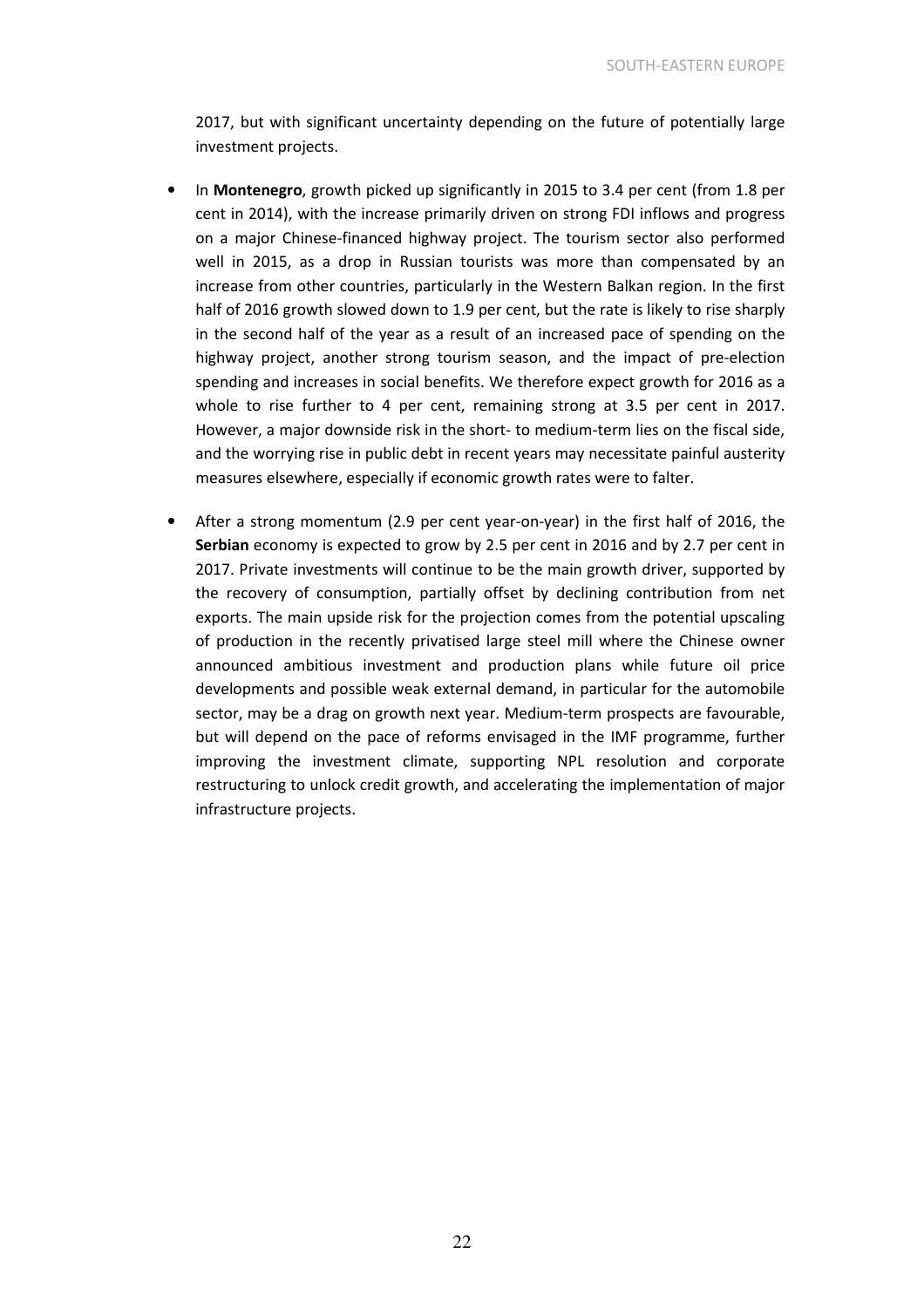#### **Turkey**

Following the domestic demand driven 4.0 per cent growth in 2015, the Turkish economy grew by 3.9 per cent year-on-year in the first half of 2016. Domestic demand was pushed up by private consumption due to increased disposable income, on the back of a 30 per cent hike in the minimum wage as of January 2016, and somewhat larger government spending. Meanwhile, despite lower oil prices and thus energy import bill, the contribution of exports to growth remained subdued due to a sharp fall in tourism receipts, Russian sanctions, and rising geopolitical tensions in the Middle East.

After a relatively stable first half of 2016, the volatility of the lira increased in the third quarter in the aftermath of the failed coup on 15 July, amidst the introduction of the State of Emergency and its extension, rating downgrades by S&P and Moody's, as well as elevated regional tensions. The lira has weakened by another 6 per cent year-on-year against the dollar since the failed coup, while equity markets fell by around 7 per cent. Although the current account deficit declined to 4.3 per cent of GDP in August 2016, from 5.7 per cent at end-2014, on the back of lower oil prices, it still remains large. Meanwhile, gross external financing needs are estimated to be at around 25 per cent of GDP in 2016. Moreover, inflation remained above the central bank's target of 5 per cent for the fifth consecutive year and stood at 7.3 per cent in September 2016.

In the remainder of 2016 and 2017, growth will continue to be driven by consumption, supported by recently introduced macroprudential measures such as the easing of regulations with respect to credit cards and some recovery in tourism, following the resumption of charter flights from Russia as of September 2016. But this will be offset by lower private investments due to the rising cost of production on the back of a higher wage bill, the raised cost of funding following the rating downgrades, and slightly higher oil prices. Overall, the economy is expected to moderate to around 3.0 per cent in both 2016 and 2017.

The downside risks to this outlook of the next two years stem from a larger than expected rise in oil prices, stalling of the renewed structural reforms efforts, a larger than expected capital outflow following the rating downgrade, or worsening of regional tensions. If preserved, the political consensus on structural reforms would help attenuate some of these risks, thus enabling convergence to the higher long-term growth potential of the country. While the banking sector and public finances remain stable, with a non-performing loans ratio of 3.3 per cent in August 2016, and public debt of around 35 per cent of rolling GDP in August 2016, external imbalances still remain a key vulnerability for the country.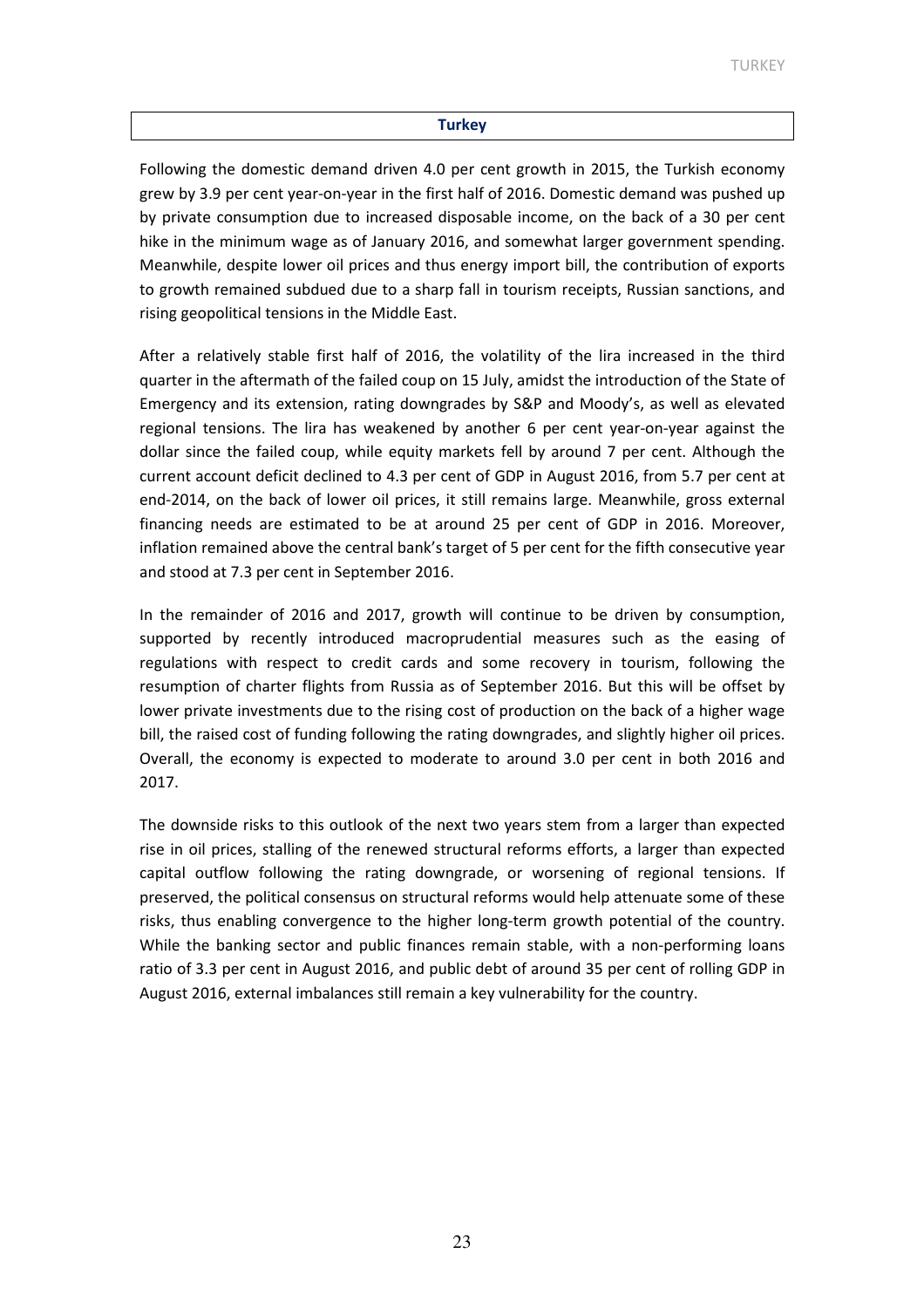## Eastern Europe and the Caucasus (EEC)

The pace of output decline in the EEC region is expected to moderate in 2016, following two consecutive years of contraction. National currencies and foreign exchange reserves relatively stabilised in the first nine months of 2016, after major external adjustments in the past two years. Inflationary pressures abated in most countries of the region against the backdrop of generally tight macroeconomic policies. Domestic demand remained subdued owing to devaluation related shocks to real disposable incomes. Financial intermediation challenges affected credit flows in the regional economies. Monetary authorities embarked on monetary policy easing as stabilisation in consumer prices and in foreign exchange markets gained traction, except for Azerbaijan where monetary policy moved in the opposite direction. Geopolitical tensions, low commodity prices and recession in Russia continue to pose challenges for the region's economic recovery. The EEC region is forecasted to contract by 0.4 per cent in 2016 and to grow by 1.7 per cent in 2017, subject to containment of geopolitical risks and to other country-specific factors. In 2016, resumption of growth in Ukraine and Moldova as well as growth in Armenia and Georgia are expected to partly offset the negative growth forecasts for Azerbaijan and Belarus. All EEC economies are expected to generate positive growth in 2017.

- Armenia's economy made a good start in 2016 but growth slowed in the second quarter; GDP growth decelerated from 4.5 per cent year-on-year in the first quarter to 1.5 per cent year-on-year in the second quarter of the year. In the first half of 2016, growth in exports and government consumption was offset, in part, by contraction in gross fixed capital formation and household consumption. Deflation in the first eight months of 2016 reflected weak domestic demand and low import prices. Armenia's economy remained exposed to spill-overs from the recession in Russia. In the first half of 2016, net FDI inflow was low and remittances declined, albeit at a lower rate than in 2015. The current account deficit remained contained in the first half of 2016 after sizable adjustment in 2015 which was driven by a reduction in imports. In the first nine months of 2016, the dram was mostly stable vis-à-vis the US dollar. International reserves provided approximately five months of import coverage as of September 2016. Tax and customs revenues were affected by deflation and by decreased nominal value of import flows. The fiscal deficit is expected to widen in 2016 on the account of revenue shortfall, followed by fiscal consolidation in 2017. In response to slowing growth, negative inflation and a stabilizing exchange rate, the Central Bank of Armenia gradually lowered refinancing rate from 10.50 per cent in August 2015 to 6.75 per cent in September 2016. In the first seven months of 2016, commercial bank lending remained mostly flat in the context of weak domestic demand and continued consolidation in the banking sector. The conflict in the Nagorno-Karabakh region presents a risk to the growth outlook. Our growth forecast for Armenia is unchanged at 2.0 per cent in 2016 and 2.0 per cent in 2017.
- Azerbaijan's economy contracted by 3.9 per cent year-on-year in the first nine months of 2016. In the same period, non-oil GDP declined by 6.1 per cent year-on-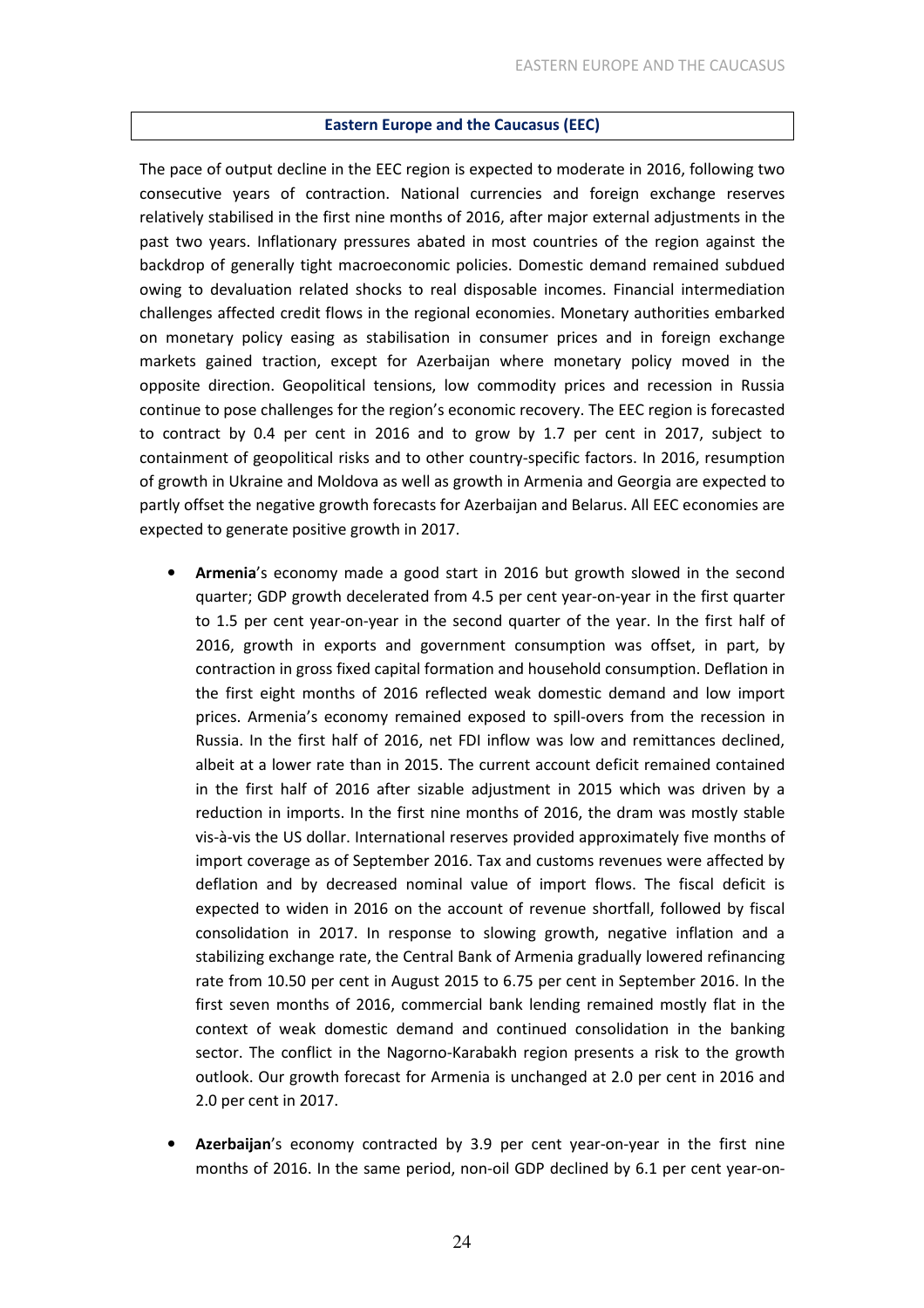year. Capital investment, an important driver of growth in the previous years, dropped significantly in January-September 2016. External and fiscal surpluses changed swiftly into twin deficits on the back of falling hydrocarbon revenues. After two step-devaluations in 2015, currency pressures lingered in the first nine months of 2016 despite efforts to bolster confidence in the manat. Inflation increased from 4.0 per cent in 2015 to 11.2 per cent in the first nine months of 2016 reflecting the earlier depreciation of the manat. In reaction to rising inflation and exchange rate pressures, the Central Bank of Azerbaijan raised the refinancing rate five times from 3.0 per cent in February 2016 to 15.0 per cent in September 2016, although the monetary impact of the hike is dampened by the high level of dollarization and an insufficiently developed money market. The share of foreign exchange deposits as total deposits increased from approximately 50 per cent in the beginning of 2015 to approximately 80 per cent in August 2016. At the end of the third quarter of 2016, the combined assets of the State Oil Fund (SOFAZ) and of the Central Bank's foreign exchange reserves stood at approximately US\$ 40 billion (75 per cent of 2015 GDP), providing adequate safeguards against foreign exchange liquidity risks. Official foreign reserves of the Central Bank of Azerbaijan decreased by approximately US\$ 11 billion since the fourth quarter of 2014, before stabilising at around US\$ 4.2 billion in April-September 2016. SOFAZ provided liquidity for the Central Bank's foreign exchange auctions, preventing further drain of Central Bank's foreign reserves in the second and third quarters of 2016. The conflict in the Nagorno-Karabakh region presents a risk to the growth outlook. We leave our growth forecast for Azerbaijan's economy unchanged at -3.0 per cent in 2016 and +1.0 per cent in 2017.

• Belarus's GDP contracted by 2.9 per cent year-on-year in the first nine months of 2016, with negative growth in major sectors of the economy, including manufacturing, construction and trade. Recession in Russia continued to expose the Belarus economy to headwinds through trade and financial linkages. Inflation was on a declining path amid moderation in wage growth and generally tight monetary and fiscal policies. In the first quarter of 2016, the Belarus rouble depreciated against the US dollar by 8 per cent against the backdrop of a widened current account deficit. The exchange rate stabilised in the second and third quarters of the year. Foreign currency reserves increased somewhat in the first nine months of 2016 but remained low, providing approximately one month of import coverage. From the second quarter of 2016, the National Bank of Belarus started to ease monetary policy by reducing the refinancing rate from 25 per cent to 18 per cent between April and August 2016. The general government balance was in surplus in the first eight months of 2016, with the surpluses earmarked for repayment of foreign exchange liabilities and payment under the government's guarantees to banks. The devaluation of the Belarus rouble in 2015 and in the first quarter of 2016 had a knock-on impact on the financial sector balance sheets. As of the end of the second quarter of 2016, dollarization of the financial sector liabilities increased to 75.0 per cent and the National Bank of Belarus reported a ratio of NPLs to total gross loans of 13.4 per cent, up from 4.4 per cent in the beginning of 2015. Directed and subsidised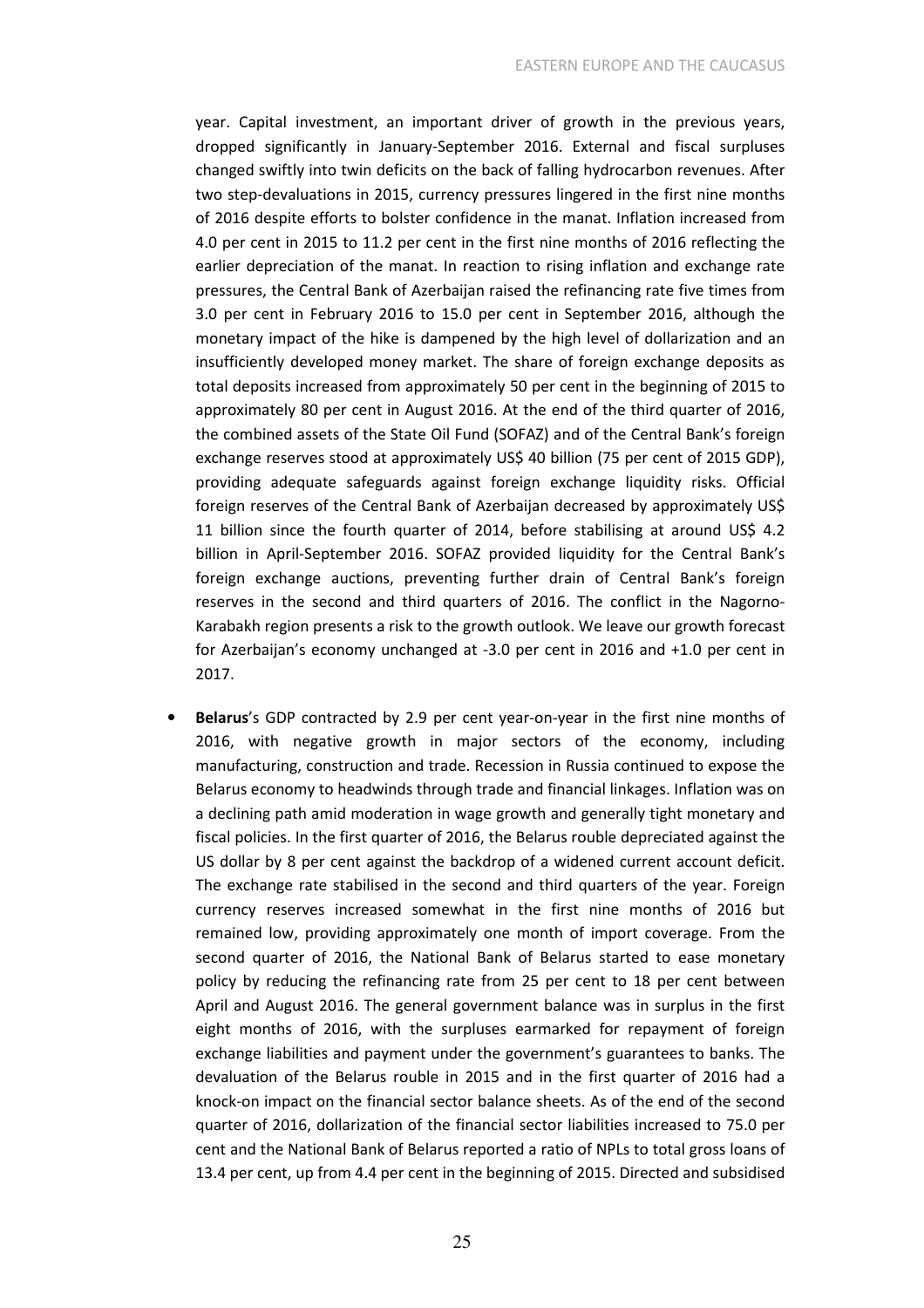lending programmes continued to represent a tool of the government's economic policy. As in our previous REP, we expect Belarus's economy to contract by 3.0 per cent in 2016 before growing by 1.0 per cent in 2017.

- Growth in Georgia is expected to improve to 3.4 per cent in 2016, compared with 2.8 per cent in 2015. Trust in monetary policy and in the Lari is increasing, which can also be expected to reduce dollarization in the economy, which currently stands at 67 per cent on the deposit side and 64 per cent on the loan side. The Deep and Comprehensive Free Trade Area (DCFTA) and now the prospect of EU visa free regime is contributing to improved investor confidence. While the external environment remains challenging, with remittances and exports negatively affected by recession in Russia and a sharp slowdown in regional trading partners, in 2016 the country is enjoying a strong tourism season – helped by constraints on other tourism destinations earlier in the year – and increased investor confidence supported by the business-friendly policies of the government and the National Bank of Georgia. In 2017, growth is expected to increase further to 3.9 per cent, supported by an increasing impact of the DCFTA implementation and increased competitiveness, as well as strong domestic and foreign direct investment in infrastructure and other sectors.
- Moldova's economy returned to moderate growth in the first half of 2016: GDP increased by 1.3 per cent year-on-year, supported by growth in household consumption. Gross fixed capital formation and exports of goods and services declined in real volume terms. The decline in the US dollar value of exports and remittances slowed in the first half of 2016, contributing to the current account deficit reduction. Fiscal and monetary tightening helped to bring inflation back to single digits and to keep official reserves steady at close to six months of imports coverage. Abatement of inflation pressures paved the way for gradual monetary policy loosening, starting from February 2016. Public debt is expected to rise significantly, mainly on the account of the liquidity support provided to the three banks affected by the fraud and liquidated in 2015. As of August 2016, Moldova's three largest banks remained under the NBM's special supervision, amid concerns about opaque ownership, related lending, weak corporate governance and low portfolio quality. In July 2016, the authorities reached a staff-level agreement on a new IMF programme (in the amount of approximately US\$ 180 million equivalent to 3 per cent of GDP), approval of which is contingent on fulfilment of prior actions by the authorities. This was followed by a release of the first loan tranche (€60 million) of Romania's budget support to Moldova in August 2016. Approval and implementation of the IMF programme is expected to unlock international budget assistance from other donors. We increase our Moldova GDP growth forecast to 1.5 per cent in 2016 and to 2.5 per cent in 2017.
- Ukraine's economy experienced growth in the first half of 2016 after around 16 per cent cumulative real GDP contraction in the past two years. However, the pace of recovery was slower than anticipated amid weak reform momentum in the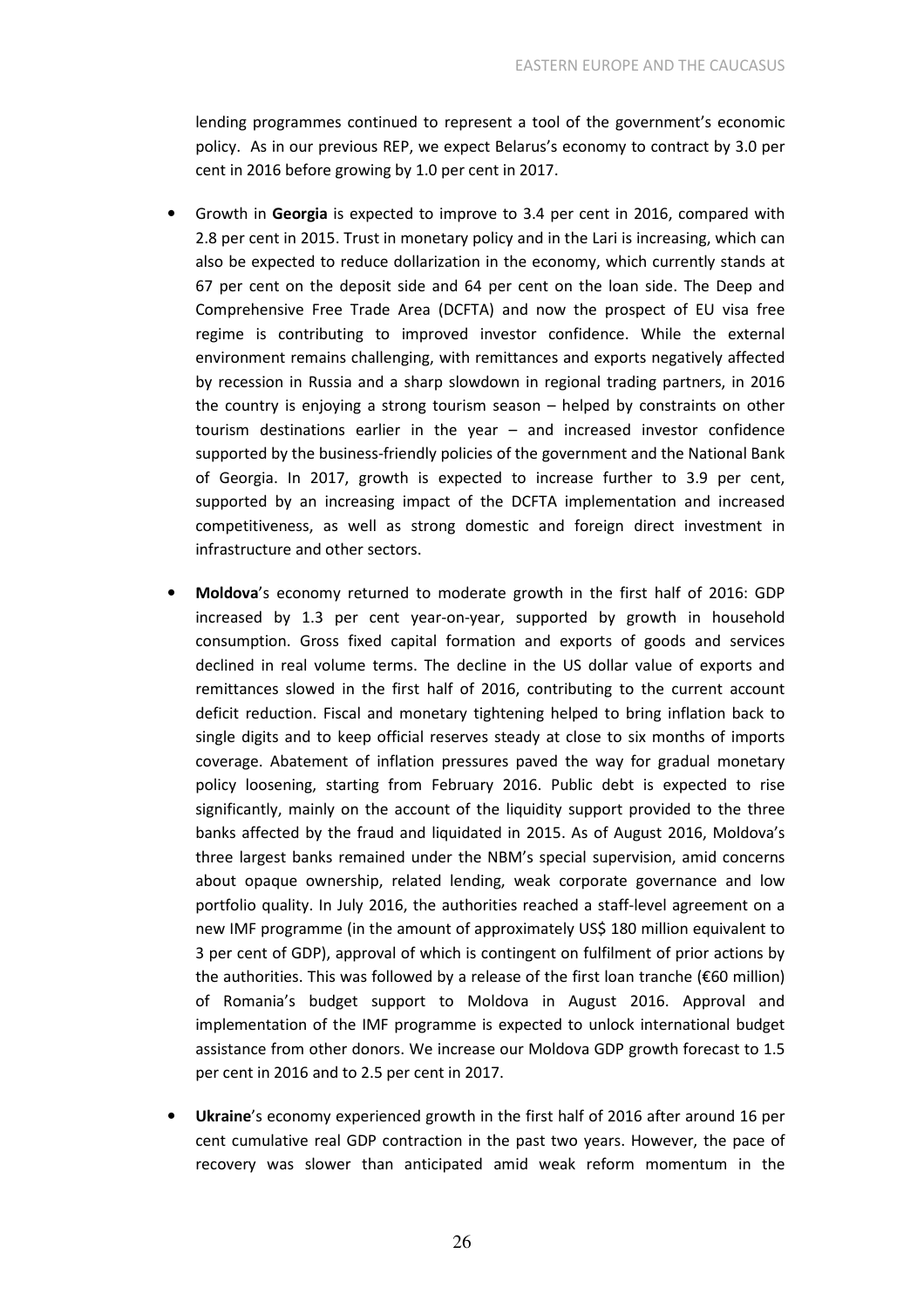aftermath of a government reshuffle as well as lack of foreign investment. Helped by a low comparison base of the previous year, GDP grew by an estimated 0.8 per cent year-on-year in the first half of 2016. Growth accelerated from 0.1 per cent year-onyear in the first quarter to 1.4 per cent year-on-year in the second quarter of 2016, driven by increase in household consumption for the first time since the first quarter of 2014 and capital investment financed predominantly from domestic sources. Inflation declined (from 48.7 per cent year-on-year in 2015 to 7.9 per cent year-onyear in September 2016) on the back of exchange rate stabilisation, subdued domestic demand and prudent fiscal and monetary policies. The Hryvnia depreciated against the US dollar in the first quarter of 2016, then regained some of the lost ground and stabilised, before currency pressures re-emerged again in August. After a year-long delay, the IMF completed the second programme review on 14 September 2016 and released a US\$ 1 billion tranche. This helped to restore calm in the foreign exchange market and cleared the way for international assistance from other donors. On 22 September 2016, Ukraine placed the third 5 year US\$ 1 billion bond under the US guarantee. Official reserve assets increased to US\$ 15.6 billion in September 2016 (close to four months of imports). The National Bank of Ukraine lowered the key policy rate five consecutive times between April and September 2016. Tight capital controls introduced in 2014-2015 remain mostly in place, although the National Bank of Ukraine continued their gradual relaxation. The authorities plan to reduce the fiscal deficit from the projected 3.7 per cent of GDP in 2016 to projected 3.0 per cent of GDP in 2017, in line with the IMF programme framework. Consolidation of the banking sector has been underway, with the number of licensed banks falling from 180 in January 2014 to 100 in August 2016. We lower Ukraine GDP growth forecast to 1.5 per cent in 2016 and leave growth forecast for 2017 unchanged at 2.0 per cent.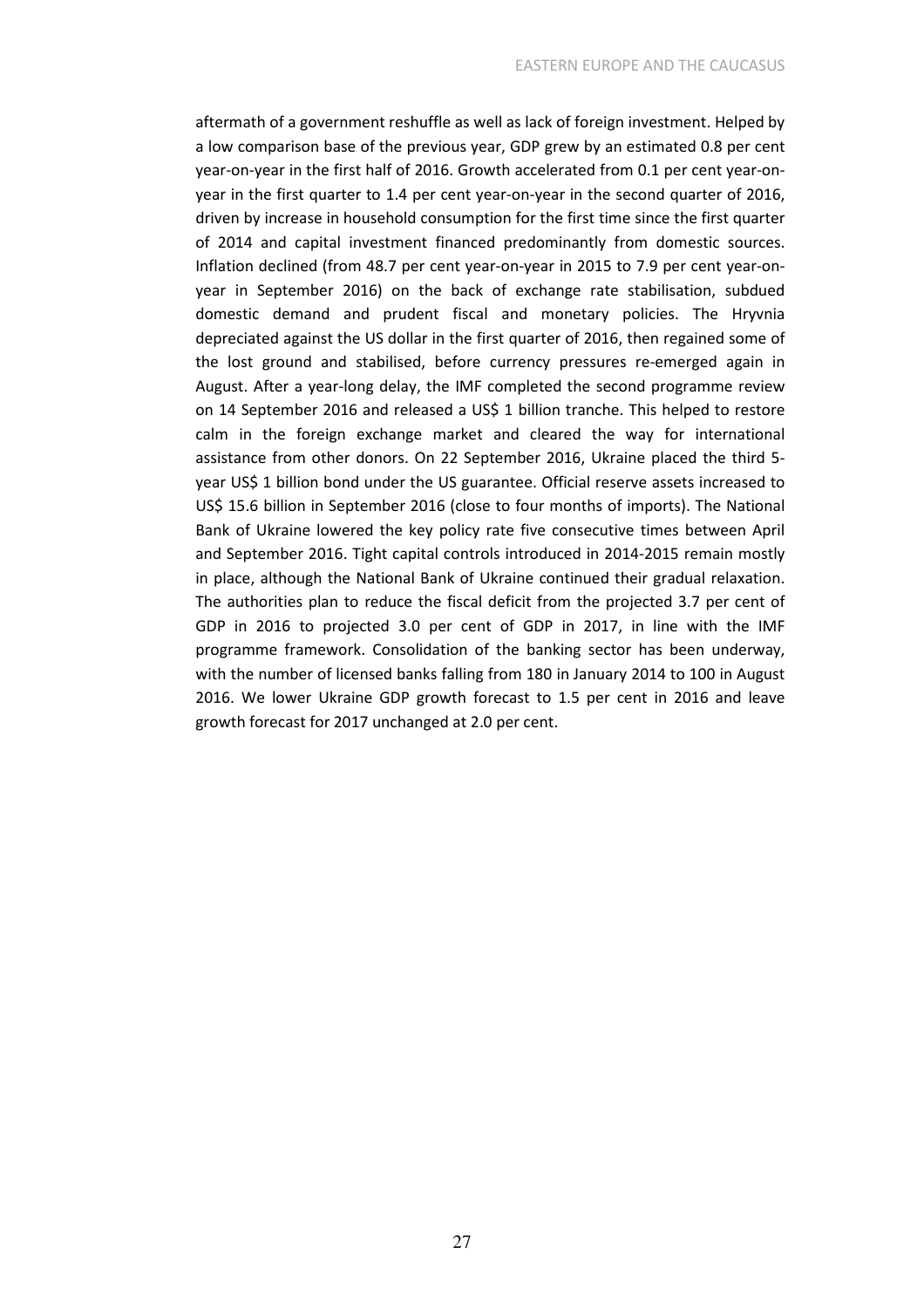#### Russia

The Russian economy has been undergoing a second year of recession with a GDP contraction of 0.9 per cent year-on-year in the first half of 2016 as oil prices fell to their lowest levels since 2003. A sharp contraction in both household demand (4.7 per cent) and corporate investments (7.1 per cent) continued in 2016, as inflation was still cutting into real incomes, while sanctions and high interest rates made access to financing more difficult and costly. Net exports contributed positively to the growth in the first half of 2016 as the drop in exports on lower commodity prices was more than offset by imports contraction. Unemployment has remained low at around 5 to 6 per cent as corporations generally prefer to cut wages first instead of shedding labour. Despite the improvement in price competitiveness resulting from the sharp depreciation, export and production gains were limited to a few sectors, mostly agriculture, food (also benefiting from the imports ban), chemicals, rubber and plastics.

Private sector capital outflows continue in 2016 (US\$ 10 billion in the first three quarters of the year), but at a significantly slower pace than in 2014 (US\$ 153 billion) and 2015 (US\$ 57 billion). Increased Eurobond issuances and syndicated borrowing (US\$ 22 billion in the first three quarters of 2016, including US\$ 1.75 billion sovereign borrowing vs. US\$ 12 billion in the whole of 2015) signal increased market demand for Russian assets but external funding is still well below pre-2014 levels.

Monetary policy has been focusing on supporting disinflation and avoiding excessive exchange rate volatility, while fiscal policy has been countercyclical. Weak demand and base effects have supported disinflation; the annual change in the consumer price index dropped to 6.8 per cent in August 2016 from a peak of 15.9 per cent in February 2015. This allowed the Central Bank of Russia (CBR) to cut its key policy rate by 0.5 percentage points in June 2016 for the first time since August 2015. Meanwhile, the fiscal policy has aimed to reduce the deficit to 3.0 per cent of GDP (from 3.5 per cent in 2015) by limiting the growth of certain social payments (pension and wage indexation) and foresees a real cut in other expenditures.

Financial sanctions are taking a toll on Russian banks. In order to clean up and consolidate the banking system, the CBR has continued to close banks (264 since 2014) with weak financial performance and poor corporate governance. Household loan growth remains negative in 2016, while NPLs are increasing in both the corporate and the household sector.

Domestic demand remains weak in 2016, but the stronger rouble will continue to support imports and reduce the trade surplus. Increasing oil prices underpin the economic recovery in the second half of 2016; resulting in a GDP growth of -0.6 per cent. In 2017 growth is expected to pick up to 1.2 per cent, supported by higher oil prices, recovering private consumption and investments. Long-term growth, without significant reforms, may remain at around 1 to 2 per cent annually due to low investments and outdated production capacities.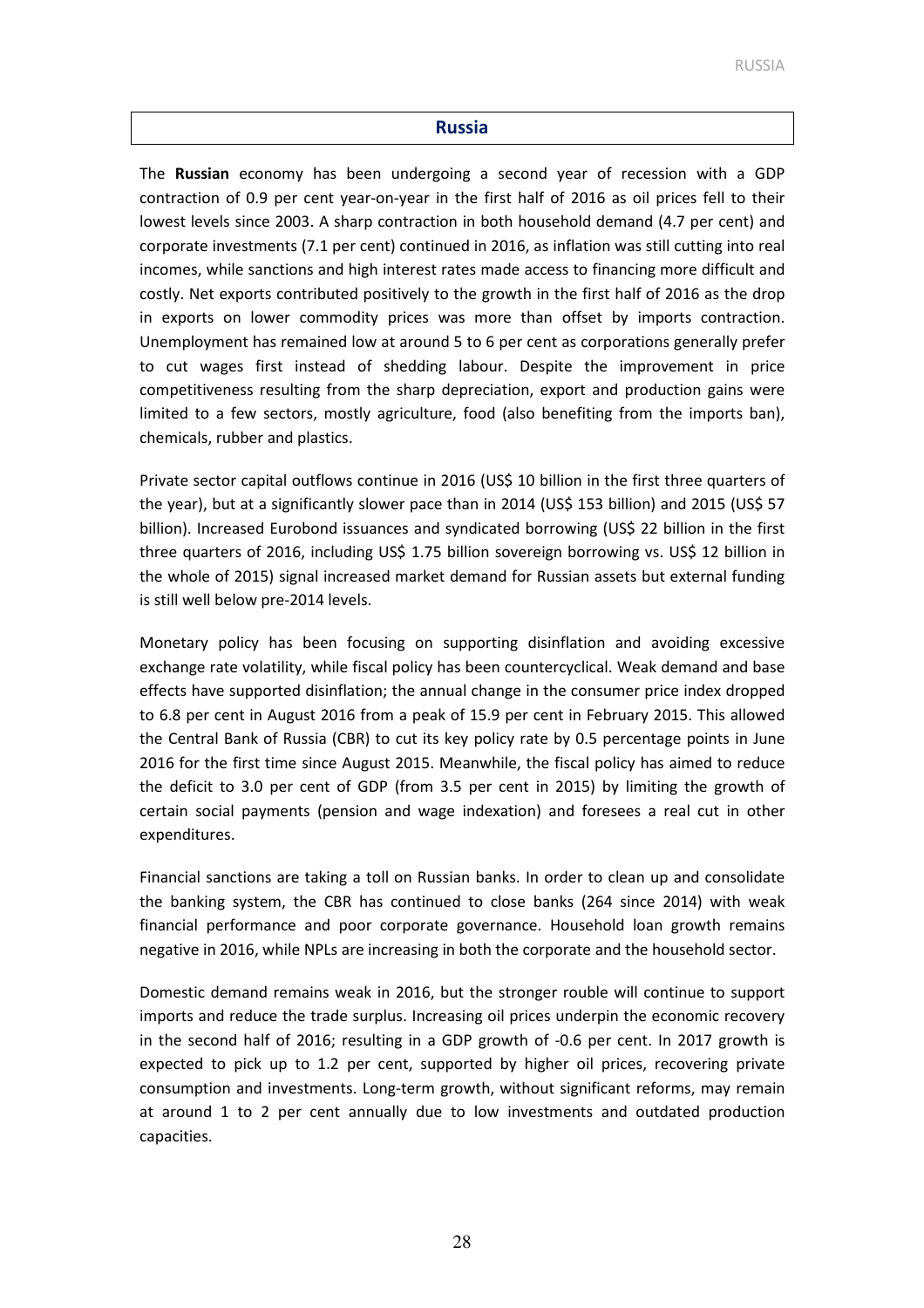## Central Asia

Growth in Central Asia in 2016 is projected to decrease to 2.9 per cent, compared to 3.6 per cent in 2015. The build-up of structural challenges over 2014-16 arising from lower commodity prices, remittances and exports as well as declining local currencies are increasingly depressing growth, creating fiscal pressures and increasing risks in the region, notwithstanding the fact that external environment is beginning to normalise. Countries are also seeing higher NPLs, increases in fiscal pressures and continued strain on local currencies. There is growing risk that economic or financial sector challenges can spill over across the Central Asian countries, even if economic linkages between most of the countries remain limited. The spillover risk, combined with the global and regional security incidents observed over 2016, are increasingly negatively affecting consumer, business and investor confidence in the region, including in the largest economy – Kazakhstan. In 2017, growth in the region is projected to increase to 3.9 per cent, driven by a positive trend in commodity exporting countries, however, material downside risks to growth will remain.

- Growth in Kazakhstan in 2016 is projected at 0.7 per cent, compared to 1.2 per cent in 2015. Monetary conditions in Kazakhstan have improved, the exchange rate has stabilised and inflation is on a downward trend, albeit from a high level (inflation decreased from 17.7 per cent year-on-year in July 2016 to 16.6 per cent in September). However, low oil prices, subdued growth in Russia and economic challenges in China continue to depress growth, which is exaggerated by the negative impact of regional risks and global and domestic security incidents on consumer, business and investor confidence. In the short run, the country will continue to largely rely on the State support programmes and state-owned and quasi-state-owned enterprises to drive growth. In 2017, growth is projected to improve to 2.4 per cent, as the external environment improves, resulting in stronger exports of oil, higher FDI and increased investment domestically. Average annual inflation for 2016 can be expected to reach 14.8 per cent, and decline to 7.5 per cent in 2017.
- Growth in the Kyrgyz Republic is expected to decline to 1.6 per cent in 2016, compared to 3.5 per cent in 2015. Lower growth reflects a build-up of structural challenges from declining remittances (down 17.4 per cent in US dollar terms, in the first half of 2016 compared with the same period of 2014), as well as sharply lower production in Kumtor gold mine (36 per cent decline in the first half of 2016 year-on-year). The disruptions of gold production were a result of delay with agreeing the 2016 mining plan between the Government of the Kyrgyz Republic and Centerra Gold, a situation that was resolved in June 2016. Financial support and FDI from China and Russia in particular have helped to support growth, and the role of this support and investment (and increasingly trade) can be expected to remain important in coming years. Growth in 2017 is projected at 2.6 per cent, reflecting an expected gradual improvement in the external environment in 2017. However, a build-up of challenges over 2014-16 will continue to weigh on growth prospects.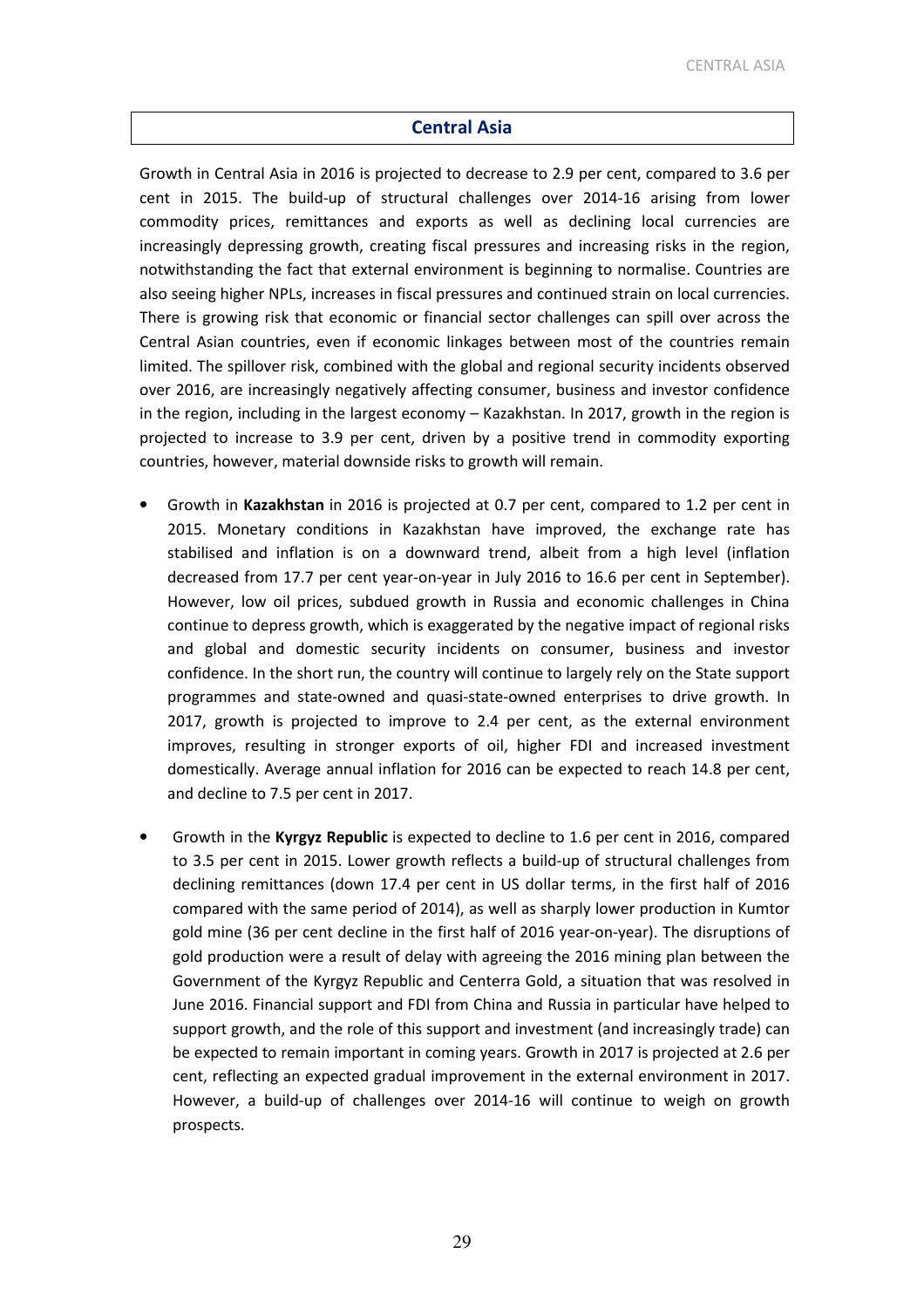- Growth in Mongolia is projected to slow to 1.7 per cent in 2016, compared to 2.4 per cent in 2015 and 8.1 per cent in 2014, reflecting lower prices of commodities and slower exports to China, with exports to China in the first three quarters of 2016 24 per cent down year-on-year. A slow-down in the real estate sector and declining house prices are also putting negative pressure on growth. Tugrik depreciated by 27.5 per cent (against the US dollar) between 2014 and September 2016, and budget deficit for 2016 has been increased to around 18 per cent, partly as a result of bringing on the balance sheet unbudgeted spending programs that were previously undertaken by the Bank of Mongolia. Large repayment volumes of external bonds due in March 2017 at US\$ 580 million and in January 2018 at US\$ 500 million (around 9.4 per cent of GDP in total), combined with high current level of government debt, which stands at US\$ 23.5 billion or 200 per cent of GDP as of June 2016 (US\$ 16.7 billion or 142 per cent of GDP excluding intercompany lending), can be expected to limit the government's ability to stimulate economy. The signing of the Oyu Tolgoi  $2^{nd}$  phase (a project worth close to US\$ 6 billion) in 2015 will increase FDI and should lead to an improvement in the investment climate and in consumer confidence, as the effects of the project start to materialise. Growth in 2017 is projected to increase to 3.2 per cent, reflecting strong FDI and expected improvement in commodity prices.
- After increasing by a reported 6.0 per cent in 2015, officially reported growth in Tajikistan is expected to decline to 4.5 per cent in 2016, reflecting sharply lower remittances and returning migrants since 2014. A significant decline of the Tajik Somoni (35 per cent against US\$ in 2015 and the first half of 2016) combined with the declining household income are contributing to sharply rising NPL levels and broader liquidity and solvency problems in the banking sector. The reported NPL level has reached 32.3 per cent of total loans at end-March 2016 (approximately 7.5 per cent of GDP) compared with 9.9 per cent of total loans at the end of 2013. The external and internal challenges, combined with difficult business environment, can be expected to continue to suppress economic activity, with growth in 2017 expected to decline to 4.1 per cent. Moreover, there is downside risk to achieving this level of growth that can arise from possible further deterioration in the banking sector and challenging fiscal position of the country. External financial support and investment from the bilateral partners and IFIs will be key to ensuring economic stability.
- A significant drop in oil and gas prices and a slowdown in the economies of regional trading partners have put pressure on growth in Turkmenistan, with officially recorded GDP growth in 2016 projected at 6.5 per cent, compared to 10.3 per cent in 2014. Pressure on the local currency (which is pegged to the US dollar) is increasing; the stringent FX regulations that have been introduced in the country in 2015-16, whilst mitigating pressure on the currency, are creating constraints to accessing foreign currency, which is negatively affecting ability of businesses to carry out import-export operations. In 2017, officially reported growth can be expected to recover slightly to 7.1 per cent, supported by FDI both in the extractive and non-extractive sectors and a gradual improvement in the external environment.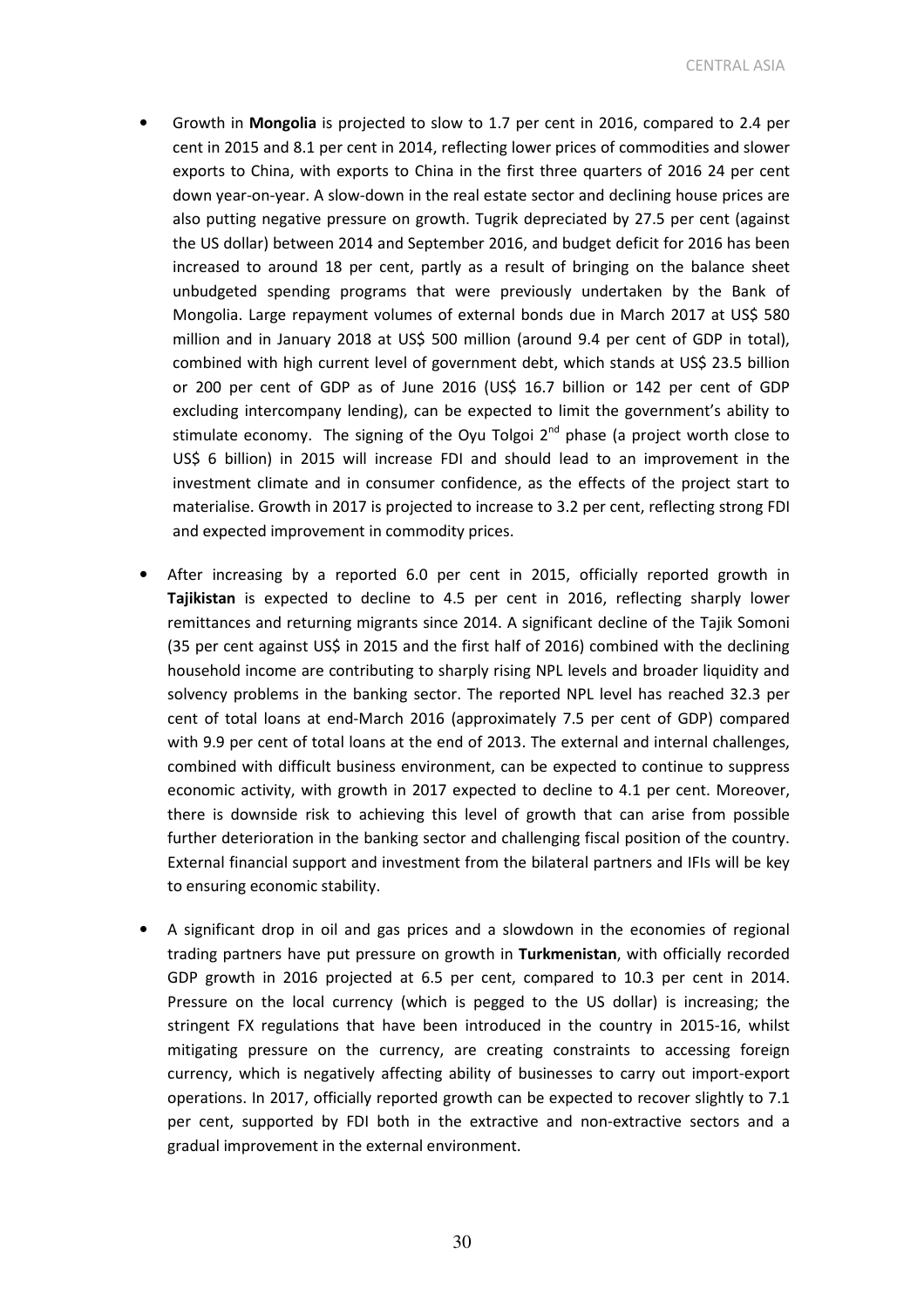• The officially reported growth in Uzbekistan is expected to decline to 6.5 per cent in 2016, compared with 8.0 per cent in 2015. Build-up of structural challenges continues with resulting from a sharp drop in remittances from Russia and a slowdown of growth in the main trading partners. The official Som exchange rate has depreciated by around 21 per cent (against the US dollar) over 2014-15; gap between the official rate and black market rate has widened. Inflation is expected to remain high at 9.0 per cent in 2016. In 2017, growth can be expected to decline further to 6.2 per cent, as external factors continue to weigh and to crystalize internal macroeconomic vulnerabilities, increasing risks to growth.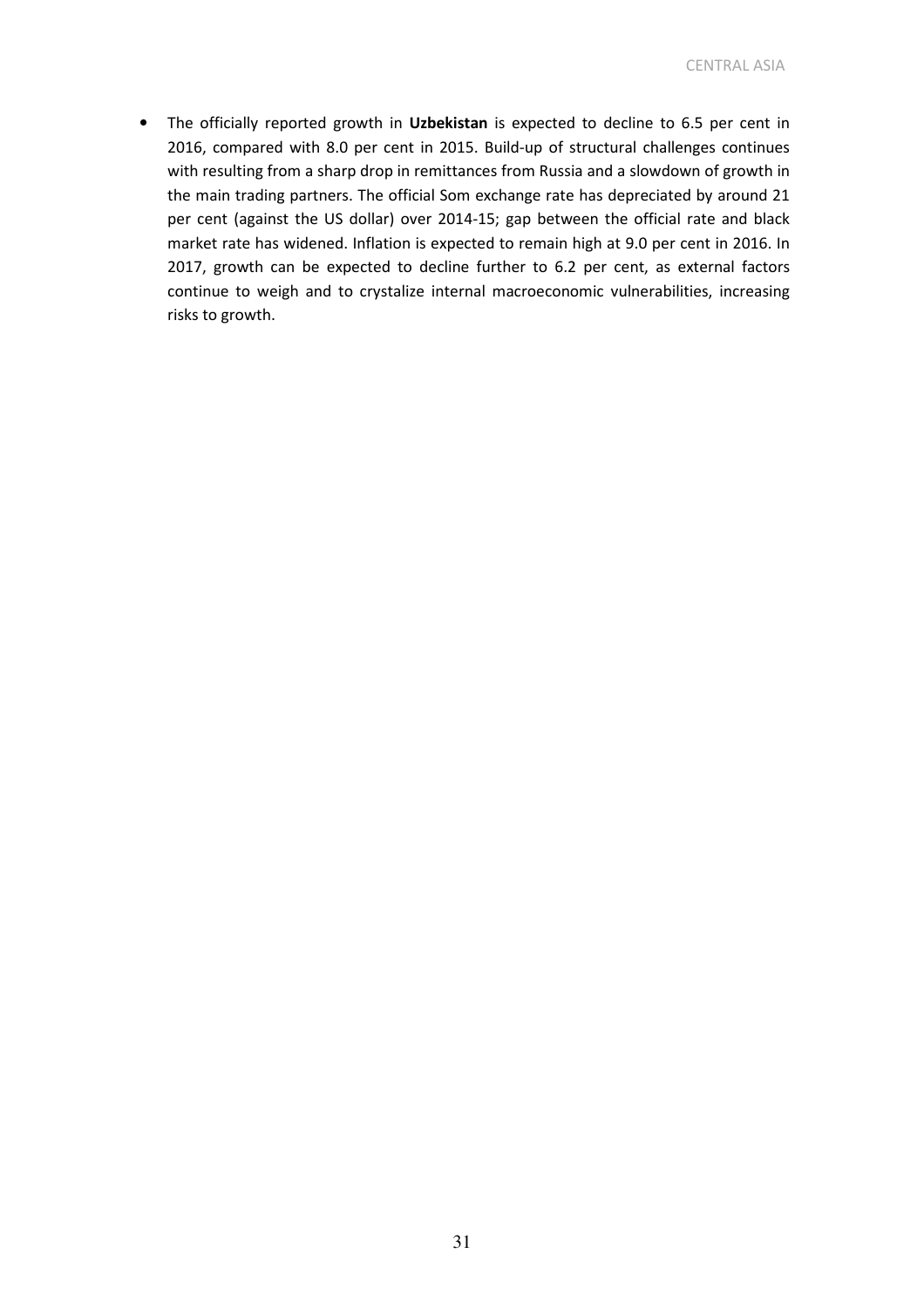## Southern and Eastern Mediterranean (SEMED)

In the SEMED region, growth in 2016 has been revised upwards slightly to 3.1 per cent, thanks to a better-than-expected performance in Egypt. This outweighs downwards revisions to the other SEMED countries in 2016. Poor rainfall adversely affected agricultural output in both Tunisia and Morocco; domestic and regional security issues have constrained economic activity in Tunisia and Jordan, respectively; and tourism has struggled across the board. In 2017, a pick-up to various extents is expected across the region. Key factors underlying this projected improvement include a normalisation in agricultural output in both Tunisia and Morocco; higher domestic demand in Jordan driven by the refugee influx; and an expected improvement in competitiveness in Egypt. As a result, average growth in SEMED is expected to reach 4 per cent in 2017.

- In Egypt, growth in FY2015/16 is estimated to have decelerated to 3.8 per cent, down from 4.2 per cent in the previous fiscal year. Whilst private consumption has remained strong and investment is recovering, net exports continue to drag on growth. Tourist arrivals have fallen by around 50 per cent year-on-year; Suez Canal receipts have declined and problems in the petroleum sector have constrained oil exports. Inflation is well above regional peers and rising, reaching 14 per cent at the end of FY2015/16. A modest pick-up in growth to 4 per cent is expected in FY2016/17 as competitiveness improves and investment continues to gradually recover. The approval and implementation of the IMF staff-level agreement on a three-year US\$ 12 billion Extended Fund Facility is expected to boost investor confidence and improve the functioning of foreign exchange markets. General government fiscal deficit remains high at 11.7 per cent.
- Growth in Jordan is expected to remain flat at 2.4 per cent in 2016 as a difficult regional situation continues to constrain economic activity. In the first half of the year, growth averaged just 2.2 per cent. Struggling sectors include tourism and manufacturing, which registered a contraction of 1 percent and growth of 0.8 per cent, respectively; whilst utilities, financial activities and logistics have remained resilient, supported by higher demand. Nevertheless, sluggish economic activity has weighed on unemployment, which reached 14.7 per cent in the second quarter of 2016. A modest pickup in growth to 2.8 per cent is expected in 2017, driven by domestic demand. Monetary policy and oil prices are expected to remain accommodative, and some recovery in investment is expected. Downside risks to the forecast include a deterioration in the regional security situation; a worsening outlook in the Gulf Cooperation Council countries with an adverse impact on exports, remittances and official grants; and shortfalls in donor funding. The swelling of the refugee population (over 13 per cent of the total population) further adds to fiscal strains and is estimated to have cost Jordan over US\$ 2.5 billion a year (6 percent of GDP). In February 2016, Jordan secured US\$ 1.7 billion in financial aid (grants and grant equivalents) for its Refugee Response Plan but remains insufficiently funded.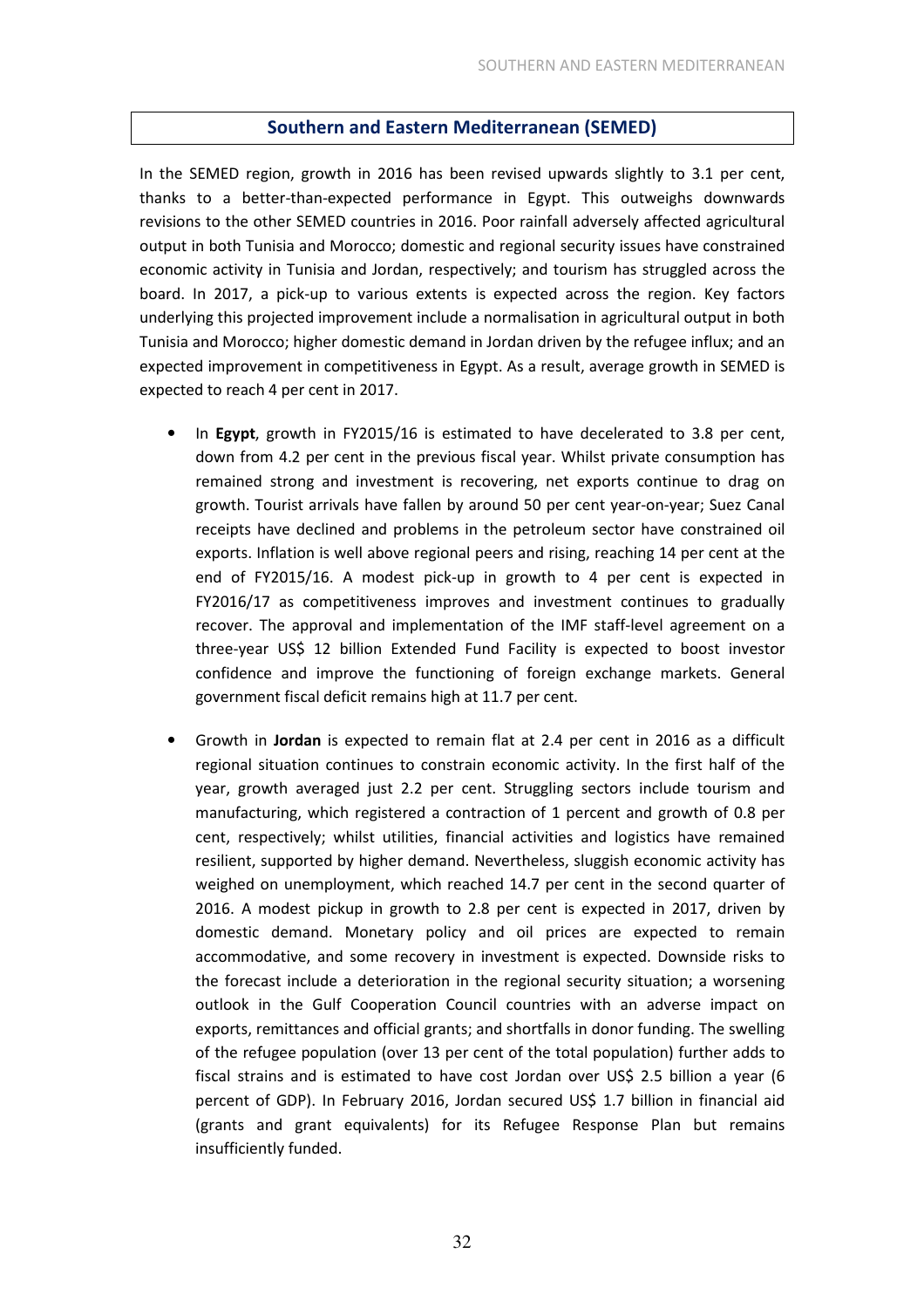- Growth in Morocco is expected to slow down to 1.5 per cent in 2016, due to a sharp decline in agricultural performance. Growth in the three first quarters of 2016 stood at 1.1 per cent. Agricultural activity contracted by 11.5 per cent over the same period due to a drought in the winter, while non-agricultural sectors grew modestly at 2 per cent. Regional security concerns remain a drag on the tourism sector; the number of tourist arrivals declined by 2.6 per cent over the first half of 2016 compared to the previous year. Unemployment declined marginally to a year-todate average of 9.3 per cent in 2016 compared to a 2015 average of 9.7 per cent. Youth unemployment, however, remains very high at about 21 per cent. Growth is expected to rebound strongly to 4.8 per cent in 2017 mainly due to an expected normalisation of agricultural activity, while also supported by continued expansion of high value-added sectors due to the positive effect of the country's industrial strategy, and further progress with structural reforms.
- In Tunisia, growth is expected to marginally pick up to 1.5 per cent compared to 0.8 per cent in 2015. This is supported by manufacturing and phosphate sectors (as some of the mines resumed production) outweighing a contraction in agricultural output (owing to low rain levels), a decline in tourism sector activity (still suffering from the impact of the 2015 terrorist attacks), and a drop in oil and gas production (due to industrial action, a decline of older fields and of exploration investment). The improvement in economic activity did not however make a dent in unemployment which remains high at 15.6 per cent at the end of the second quarter of 2016. Growth is expected to pick up in 2017 to 2.5 per cent as agricultural output recovers, and as economic activity improves helped by subsiding social unrest and an accelerated pace of structural reforms.